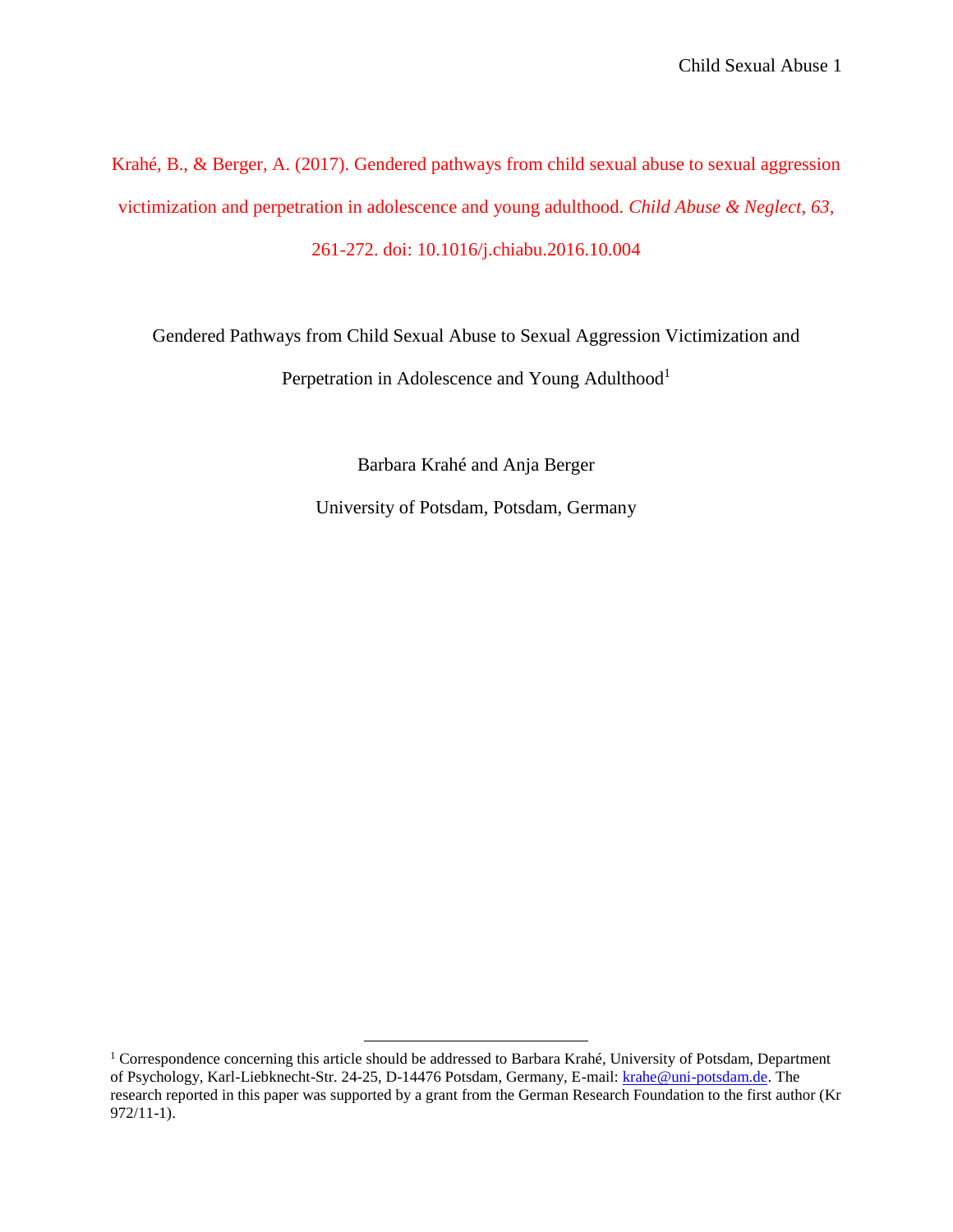#### **Abstract**

This study aimed to examine the pathways from child sexual abuse to sexual assault victimization and perpetration in adolescence and early adulthood, considering risky sexual behavior and lowered sexual self-esteem as mediator variables. In a two-wave longitudinal study with 2,251 college students in Germany, male and female participants provided reports of sexual aggression victimization and perpetration since age 14 (T1) and again a year later (T2), covering the last 12 months. In addition, child sexual abuse (CSA; before the age of 14), risky sexual behavior, and sexual self-esteem were assessed at T1, and risky sexual behavior and sexual-self-esteem were assessed again at T2. Experience of CSA was significantly associated with greater likelihood of sexual aggression victimization and perpetration, lower sexual self-esteem, and more risky sexual behavior in both gender groups at T1 and was directly related to victimization at T2 among male participants. In both gender groups, CSA indirectly contributed to a higher probability of sexual victimization at T2 via its impact on victimization T1. In males, the indirect path from CSA to T2 perpetration via T1 perpetration was also significant. Through its negative impact on sexual selfesteem, CSA indirectly increased the probability of sexual victimization among women and the probability of sexual aggression perpetration among men. Risky sexual behavior mediated the pathway from CSA to sexual victimization at T2 for men and women and the pathway from CSA to sexual aggression perpetration for women. The findings contribute to the understanding of gendered effects of CSA on revictimization and the victim-to-perpetrator cycle.

*Key words*: Child sexual abuse (CSA), revictimization, sexual aggression perpetration, sexual self-esteem, risky sexual behavior, college students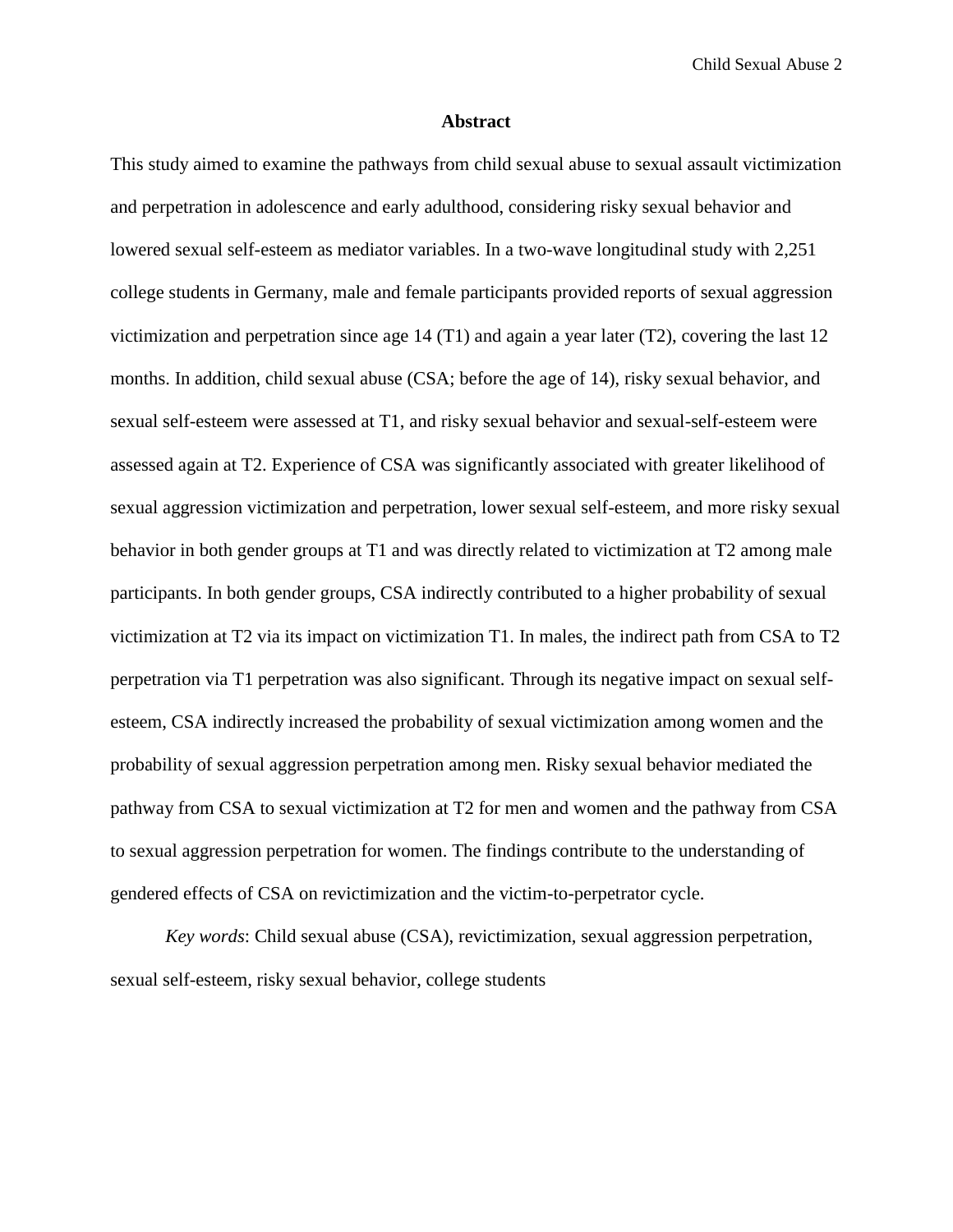Gendered Pathways from Child Sexual Abuse to Sexual Aggression Victimization and Perpetration in Adolescence and Young Adulthood

Child sexual abuse (CSA) is a risk factor for a wide range of physical, mental, and sexual health problems. One of the consistently established sequelae of child sexual abuse is an increased vulnerability to revictimization in adolescence and adulthood, documented for both female and male survivors of CSA (Classen, Palesh, & Aggarwal, 2005; Desai, Arias, Thompson, & Basile, 2002). Moreover, there is ample evidence to demonstrate that the experience of CSA is a risk for sexual aggression perpetration, especially from studies with men (e.g., Abbey, Parkhill, BeShears, Clinton-Sherrod, & Zawacki, 2006; Casey, Beadnell, & Lindhorst, 2009), but increasingly also from studies including women (e.g., Aebi, Landolt, Mueller-Pfeiffer, Schnyder, Maier, & Mohler-Kuo, 2015; Brousseau, Hébert, & Bergeron, 2012).

Several theoretical explanations have been offered to account for the impact of CSA on sexual assault victimization and perpetration in later developmental stages (see Pittenger, Huit, & Hansen, 2016, for a review). A particularly influential account is Finkelhor's (1987) "traumagenic dynamics" model, which highlights the impact of CSA on survivors' sexual selfesteem and sexual behavior in adolescence and early adulthood. Building on this theorizing, the current study focused on the role of sexual self-esteem and risky sexual behavior as process variables underlying the path from CSA to victimization by, and perpetration of, sexual aggression in adolescence and young adulthood. By including both male and female survivors of CSA and obtaining reports of both perpetration and victimization of sexual assault in adolescence and early adulthood, the study sought to examine differential consequences of CSA in the two gender groups. A large sample of male and female college students participated in a two-wave longitudinal study in which CSA, sexual self-esteem, risky sexual behavior, and sexual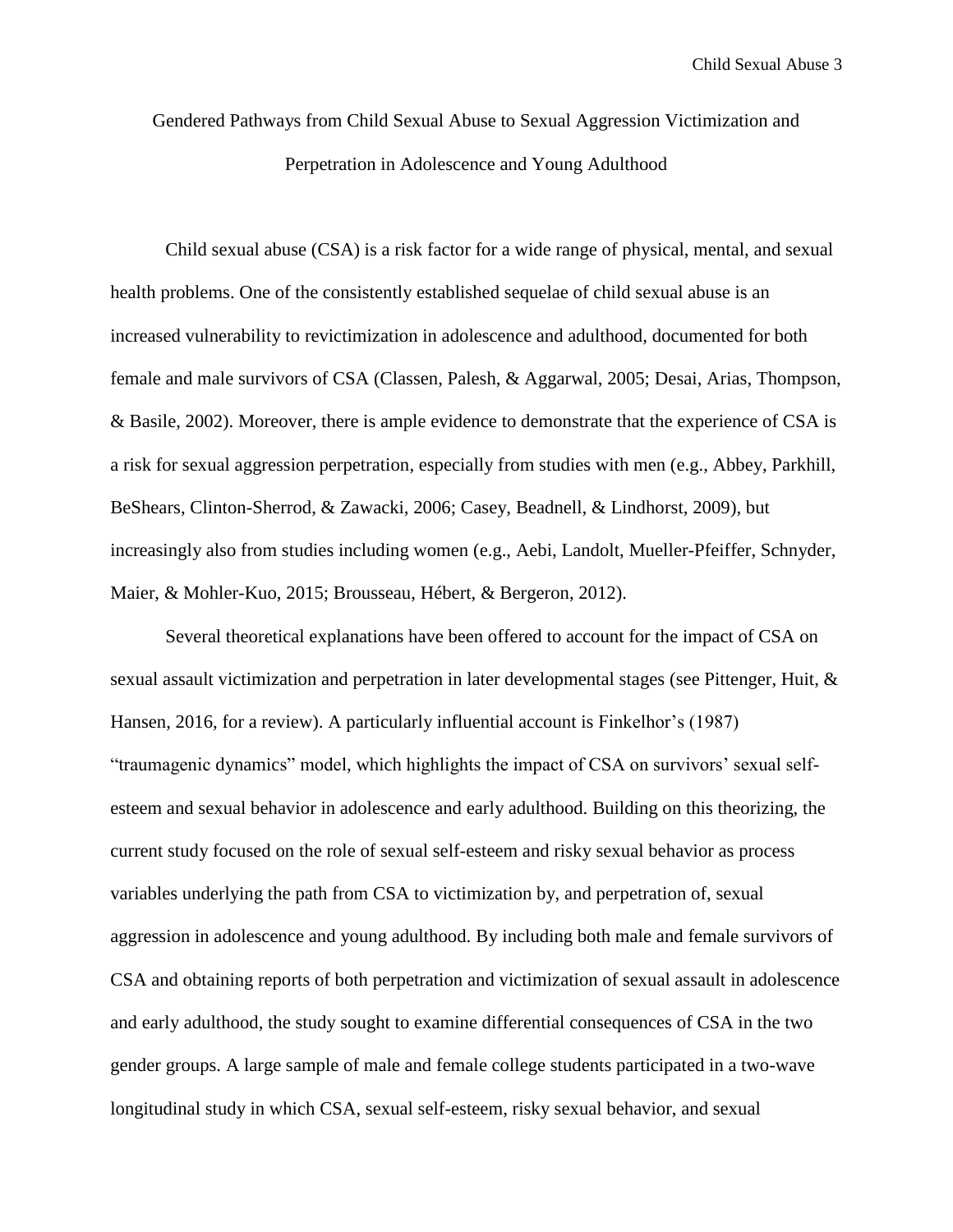aggression victimization and perpetration in adolescence were assessed at T1 and used as prospective predictors of sexual victimization and perpetration in the following 12-month period.

# **Child Sexual Abuse, Revictimization, and the Victim-to-Perpetrator Cycle**

Sexual abuse in childhood has been established as a risk factor for both sexual aggression victimization and perpetration in later life. Several reviews concluded that survivors of CSA have a substantially higher risk of experiencing sexual victimization in adolescence and early adulthood compared to individuals not sexually abused in childhood (Classen et al., 2005; Lalor & McElvany, 2010; Messman-Moore & Long, 2003). A meta-analysis including 19 studies yielded an effect size of  $d = 0.59$ , indicating a substantially increased risk of sexual victimization by survivors of CSA (Roodman & Clum, 2001). All studies included in the meta-analysis examined revictimization in female CSA survivors, but recent evidence confirmed a parallel association for males (Aosved, Long, & Voller, 2011; D'Abreu & Krahé, 2016).

Regarding the victim-to-perpetrator cycle, the traumagenic dynamics model proposes that traumatic sexualization, identified as a unique effect of CSA compared to other forms of childhood abuse, involves the use of sexual behavior to manipulate others (Finkelhor, 1987). Many studies confirming a link between CSA and subsequent sexual aggression perpetration are based on samples of (primarily male) sex offenders (Thomas & Fremouw, 2009). A smaller number of studies with community or student samples also showed that survivors of CSA have higher odds of sexual aggression perpetration in adolescence and young adulthood (Tharp, DeGue, Valle, Brookmeyer, Massetti, & Matjasko, 2013). In a longitudinal study of a nationally representative sample of men, experience of CSA was a significant prospective predictor of later sexually coercive behavior toward an intimate partner (Casey, Beadnell, & Lindhorst, 2009). A longitudinal study with male college students found that CSA predicted adolescent sexual coercion, which in turn predicted sexually coercive behaviors in college (White & Smith, 2004).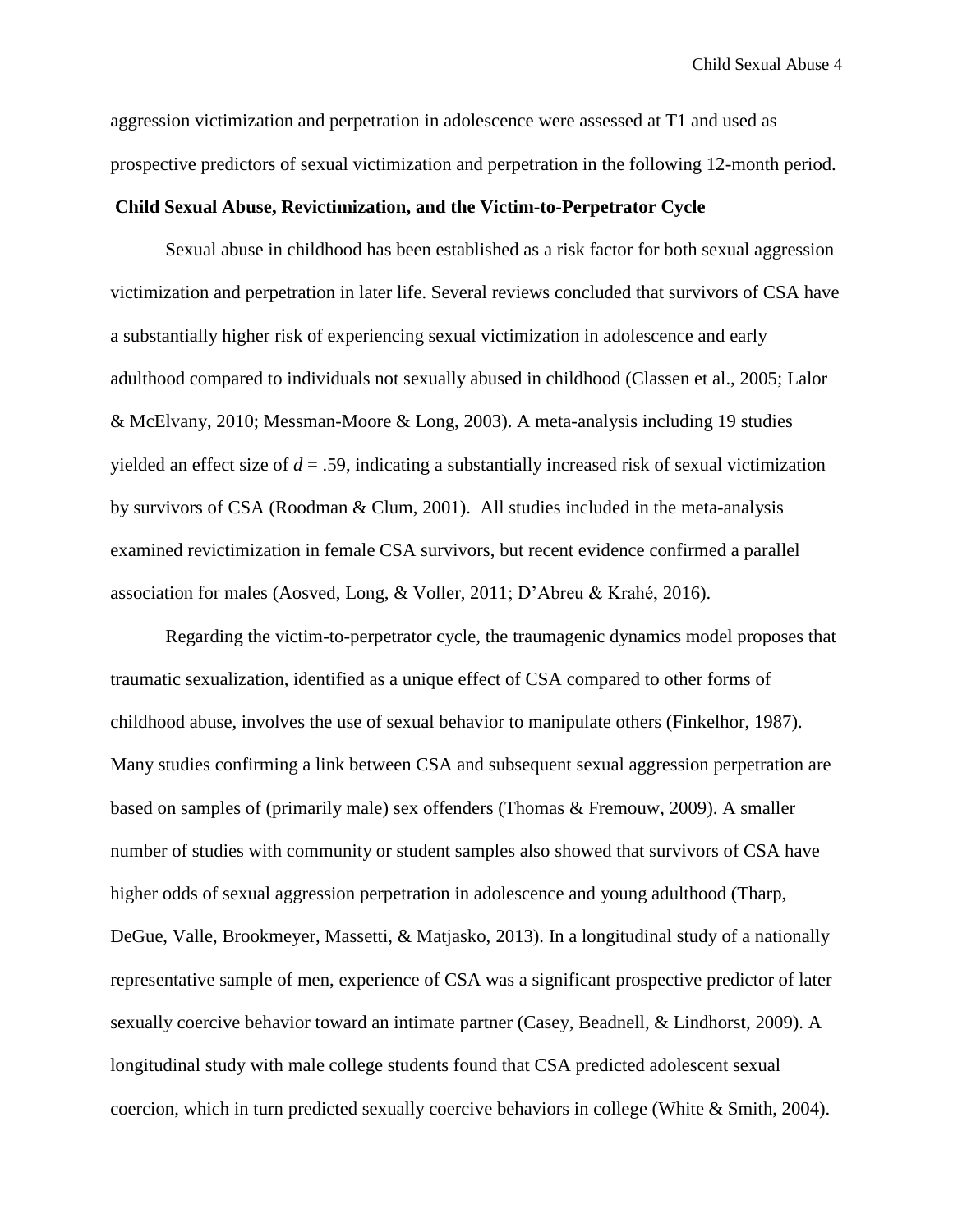In a large sample of Swiss adolescents, a significant association between CSA and coercive sexual behaviors was found in both males and females. Among males, victims of contact CSA were almost four times more likely to report coercive sexual behavior than nonvictimized participants. Among females, CSA victims were almost six times more likely to report sexually coercive behavior (Aebi et al., 2015).

## **Child Sexual Abuse and Sexual Self-Esteem**

Low self-esteem has been established as a risk factor for both victimization by, and perpetration of, sexual assault. Self-esteem is typically measured as a global construct (e.g., French, Bi, Latimore, Klemp, & Butler, 2014), but a few studies employed more specific measures of sexual self-esteem (e.g., Van Bruggen, Runtz, & Kadlec, 2006). Sexual self-esteem (sometimes also referred to as sexual esteem) is conceptualized as an individual's self-evaluation of worth as a sexual being (Buzwell & Rosenthal, 1996) and forms a critical part of the overall sexual self-concept (Deutsch, Hoffman, & Wilcox, 2014). In the traumagenic dynamics associated with CSA, stigmatization is a consequence of CSA that affects victims' self-esteem (Finkelhor, 1987). Two further dynamics are feelings of betrayal and powerlessness, which are linked to depression and lowered self-efficacy. Consistent with the traumagenic dynamics model, the association between sexual assault victimization and lowered global and sexual self-esteem has been established by several studies, both assessed within a short time after the victimization experience (e.g., Feiring, Taska, & Lewis, 1998; Turner, Finkelhor, & Ormrod, 2010) and retrospectively reported in adulthood (e.g., Van Bruggen et al., 2006).

Although many studies linking CSA to lowered self-esteem included both male and female CSA survivors, research associating low sexual self-esteem with revictimization has largely focused on women (e.g., Kelley & Gidycz, 2015; Van Bruggen et al., 2006). In fact, one of the first measures for assessing sexual self-esteem was explicitly directed at women (Zeanah &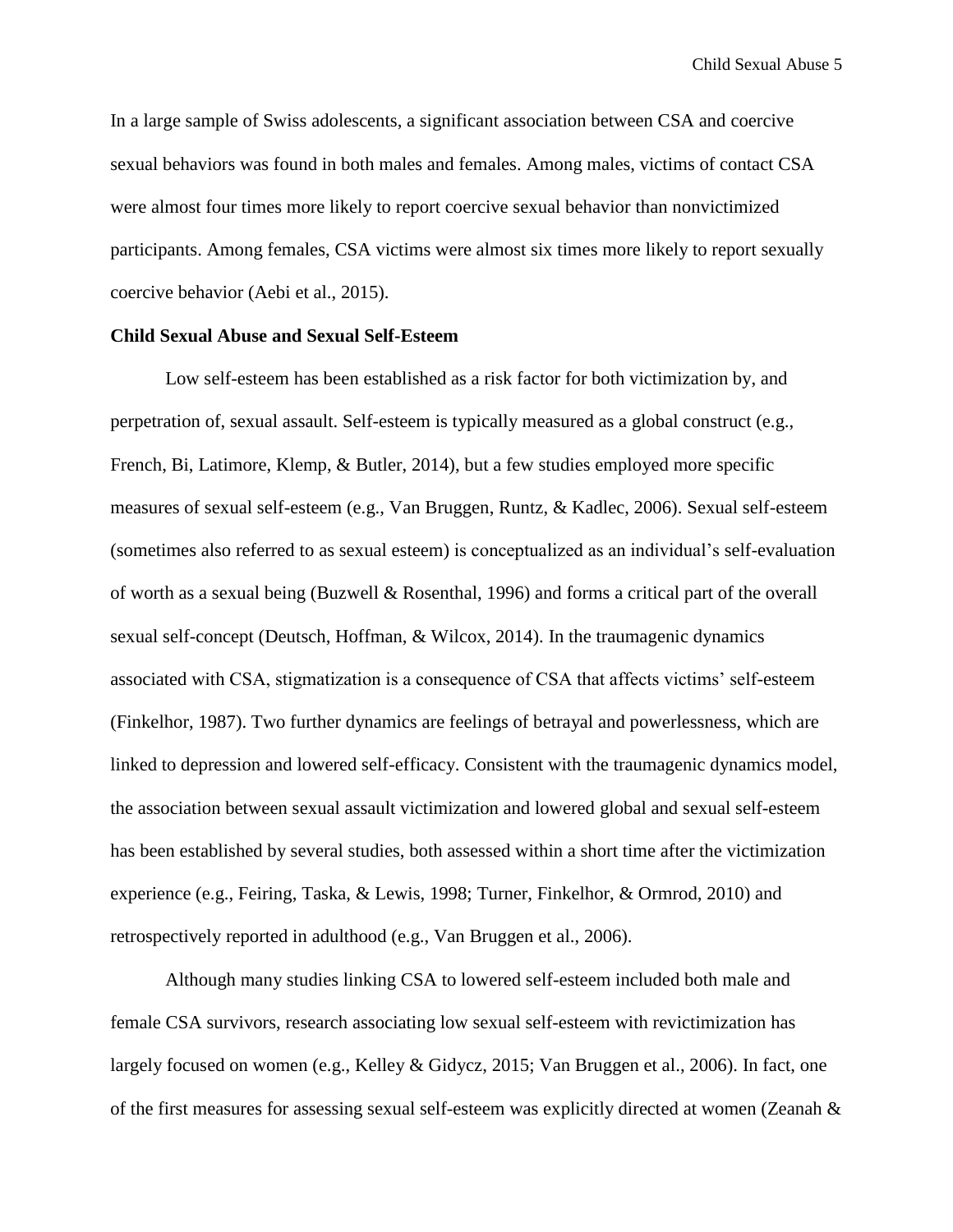Schwarz, 1996). However, the conceptual model of sexual self-esteem presented by Deutsch et al. (2014) applies to women and men. Studies including both gender groups suggest that selfesteem may yield different relationships with aspects of sexual behavior in males and females. For example, although there were no gender differences in sexual self-esteem in their study, Maas and Lefkowitz (2014) found that for males, sexual self-esteem was higher among those who had never used contraceptives during recent sexual intercourse than among those who had done so, whereas the difference was reversed for females. Therefore, the present study analyzed the potential differences in the role of sexual self-esteem as a mediator in the pathways from CSA to sexual aggression victimization and perpetration among both women and men.

# **Child Sexual Abuse and Risky Sexual Behavior**

As noted above, a unique dynamic identified by Finkelhor (1987) as resulting from CSA is traumatic sexualization, which is manifested at the behavioral level in precocious sexual activity, promiscuity, preoccupation with sex and compulsive sexual behavior, and sexual aggression perpetration. Operational definitions of risky sexual behavior include the number lifetime sexual partners, number of sexual partners in the past year, number of hookups, or drinking alcohol in the context of having sex (Fargo, 2009; French et al., 2014; Testa, Hoffman, & Livingston, 2010). A review of the literature by Senn, Carey, and Vanable (2008) found consistent evidence for an association of CSA with sexual risk behavior in women in community, college student, and adolescent samples. The evidence for males is more limited but also shows greater sexual risk behavior among CSA survivors. Of the different criteria of risky sexual behavior, earlier age at first intercourse and having a higher number of sexual partners showed the most consistent relationships with CSA. Senn et al. (2008) concluded that future research on the link between CSA and risky sexual behavior should include both women and men and examine the role of gender as a moderator of the association.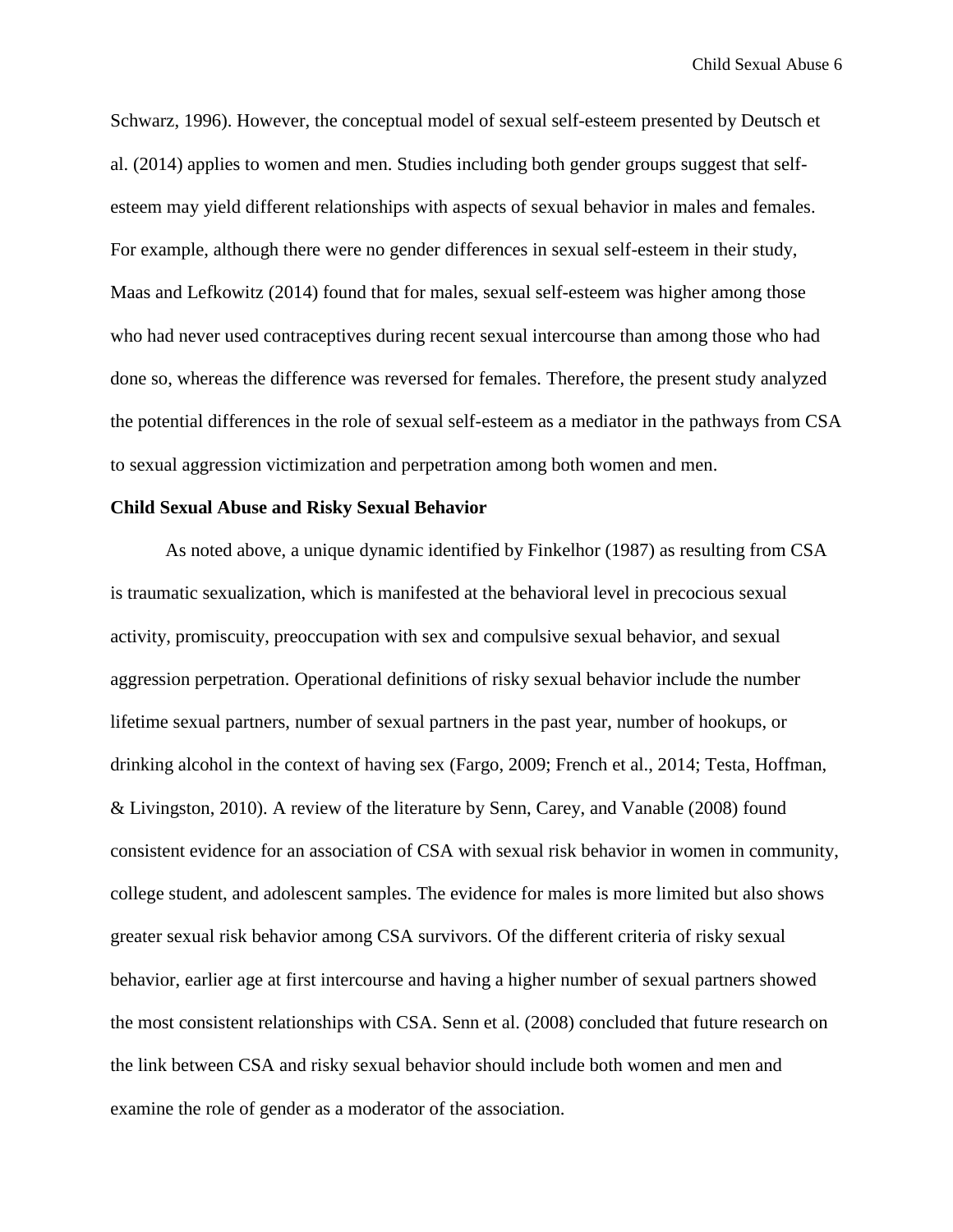# **Sexual Self-esteem and Risky Sexual Behavior as Predictors of Sexual Aggression Victimization and Perpetration**

A study by Testa et al. (2010) found that risky sexual behavior in the first semester of college predicted sexual victimization at the end of the first year. Using a person-centered approach to identify groups of adult victims of sexual assault, French et al. (2014) found that membership in the "poly-victimized" group, reporting multiple forms of sexual aggression victimization, was not only predicted by CSA, but participants in this group also had lower selfesteem and were more likely to engage in sexual risk-taking than the non-victim group and two groups experiencing only one form of sexual assault.

Regarding perpetration, the review by Tharp et al. (2013) found consistent evidence that having multiple partners, engaging in impersonal sex, and early initiation of sex are risk factors for sexual violence perpetration. Abbey et al. (2006) found a significant cross-sectional association between engaging in casual sexual relationships and the number of sexual assaults committed in their male sample.

## **The Role of Gender**

Prevalence rates of CSA are higher for girls than for boys (see worldwide review by Krug, Dahlberg, Mercy, Zwi, & Lozano, 2002), but the evidence is inconclusive regarding gender differences in the psychological impact of CSA. In some studies, abused girls reported having experienced greater distress and engaged in more self-blame compared to boys (Ullman & Filipas, 2005), but other studies found the consequences of CSA to be similar for male and female survivors (Banyard, Williams, & Siegel, 2004).

Because studies examining revictimization have mostly studied women (e.g., Messman-Moore & Long, 2003) and studies examining the risk of perpetration by CSA survivors have mostly focused on men, evidence is limited on whether revictimization and victim-to-abuser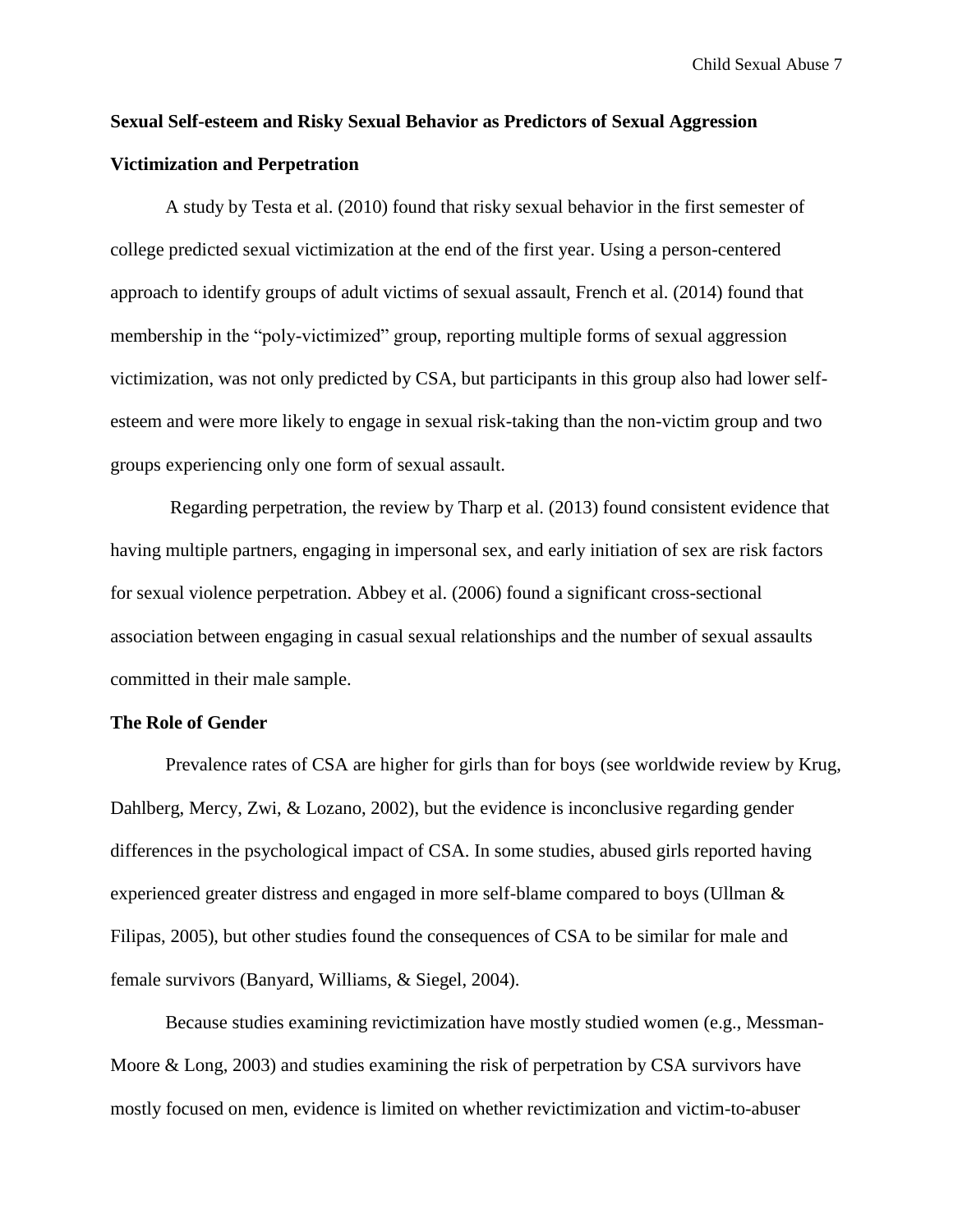patterns hold similarly for both men and women. For the impact of CSA on revictimization, the few studies that included both female and male survivors suggest that the pathways show both parallels and differences. Although both male and female survivors were found to have an increased risk of revictimization in some studies (Werner et al., 2016), there is also evidence that the effects may differ by gender. For example, Desai et al. (2012) found that the overall odds of sexual revictimization were higher for male than for female survivors of CSA, but only women had an increased risk of sexual revictimization by an intimate partner. In a recent longitudinal study, childhood sexual trauma predicted sexual risk-taking behavior in women, but not in men (Braje, Eddy, & Hall, 2016). Regarding the path from CSA to sexual aggression perpetration, the evidence is inconsistent so far. Aebi et al. (2015) and Glasser, Kolvin, Campbell, Glasser, Leitch, and Farrelly (2001) found significant associations in both gender groups, whereas another study found that sexual abuse predicted sexually coercive behavior in women, but not in men (Schatzel-Murphy, Harris, Knight, & Milburn, 2009).

Because victimization and perpetration are rarely studied in the same individuals and in samples comprising both males and females, little is known about the possibility of differential pathways from CSA to subsequent victimization and perpetration in the two gender groups. An exception is the study by Brousseau et al. (2012), which included data from 209 couples. They found that in women, CSA was unrelated to sexual aggression victimization by the current or a former relationship partner but predicted a higher likelihood of sexual aggression perpetration. In men, CSA was unrelated to either victimization or perpetration.

From a theoretical perspective, differences in gender role socialization with regard to sexual behavior suggest that male and female CSA survivors might respond differently to the undermining effect of the abuse experience on their sexual self-esteem. According to the predominant sexual script, men are socialized into taking the role of initiator of sexual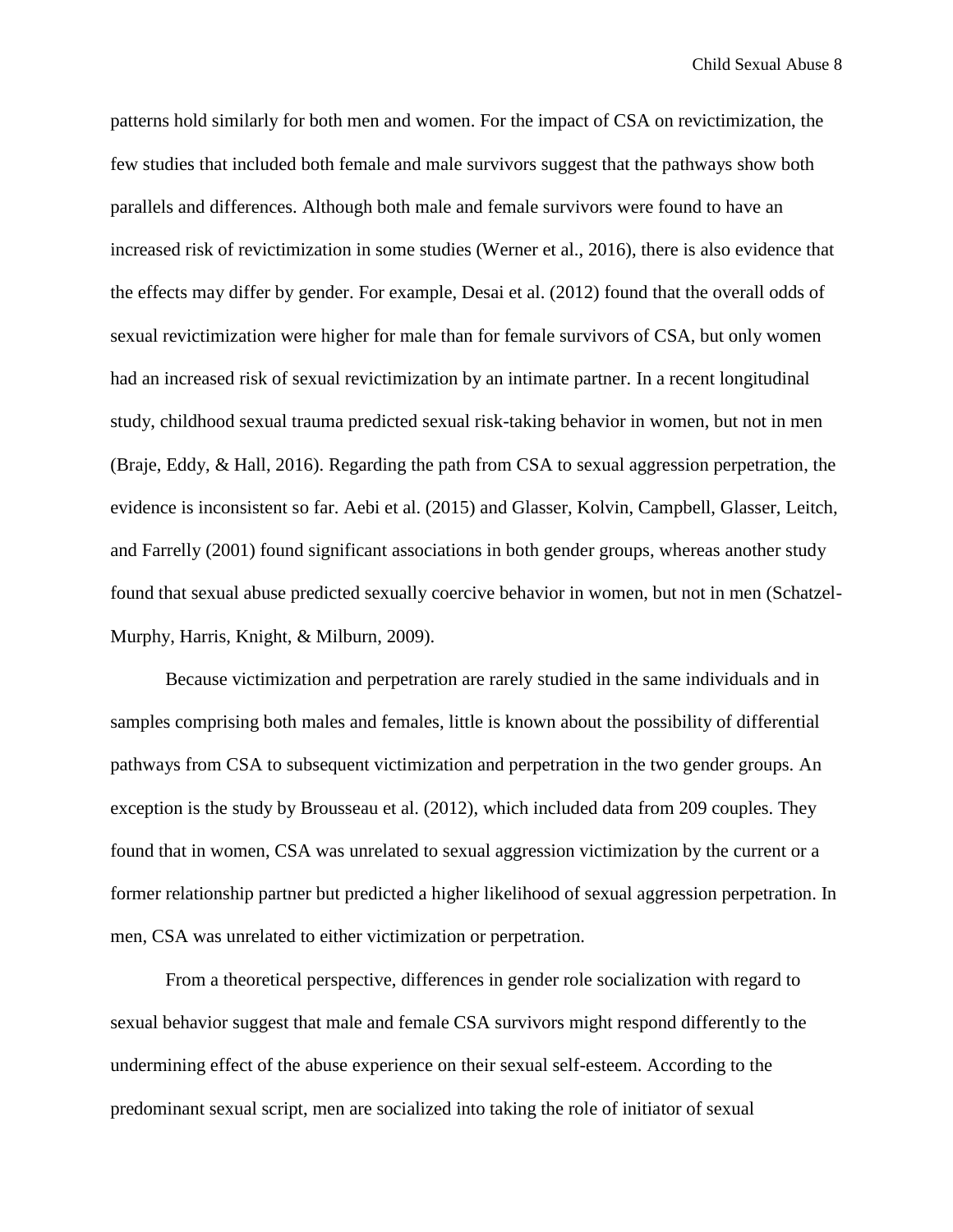interactions (Morrison, Masters, Wells, Casey, Beadnell, & Hoppe, 2015). Lowered sexual selfesteem may lead them to pursue their sexual interest through the use of aggressive tactics in order to achieve sexual gratification, suggesting a significant path from lowered sexual self-esteem to sexual aggression perpetration. By contrast, women are socialized to be gatekeepers of male sexual initiatives (Jozkowski & Peterson, 2013), and lowered sexual self-esteem may weaken their ability to reject unwanted sexual advances, suggesting a path from lowered sexual selfesteem to sexual assault victimization.

#### **The Current Study**

Past research has generated substantial evidence for CSA as a predictor of later sexual revictimization and sexual aggression perpetration, for CSA as a predictor of reduced self-esteem and more risky sexual behavior, and for reduced self-esteem and risky sexual behavior as predictors of victimization and perpetration. However, studies testing the direct and indirect paths from CSA to later victimization and perpetration in combination are notably limited. A study by Fargo (2009) found a significant indirect path from CSA to adult sexual victimization via risky sexual behavior in a sample of 147 women. Casey et al. (2009) showed that CSA prospectively predicted risky sexual behavior, as indicated by early sexual debut and higher number of sexual partners, which in turn predicted sexually coercive behavior toward an intimate partner. The indirect path from CSA victimization to sexual aggression perpetration via risky sexual behavior was also confirmed in a sample of Brazilian men (D'Abreu & Krahé, 2014). To our knowledge, no previous study on the effects of CSA has considered both perpetration and victimization in the same individuals.

Therefore, the purpose of this two-wave longitudinal study was to examine differential pathways from child sexual abuse to sexual aggression victimization and perpetration among males and females, considering sexual self-esteem and risky sexual behavior as two variables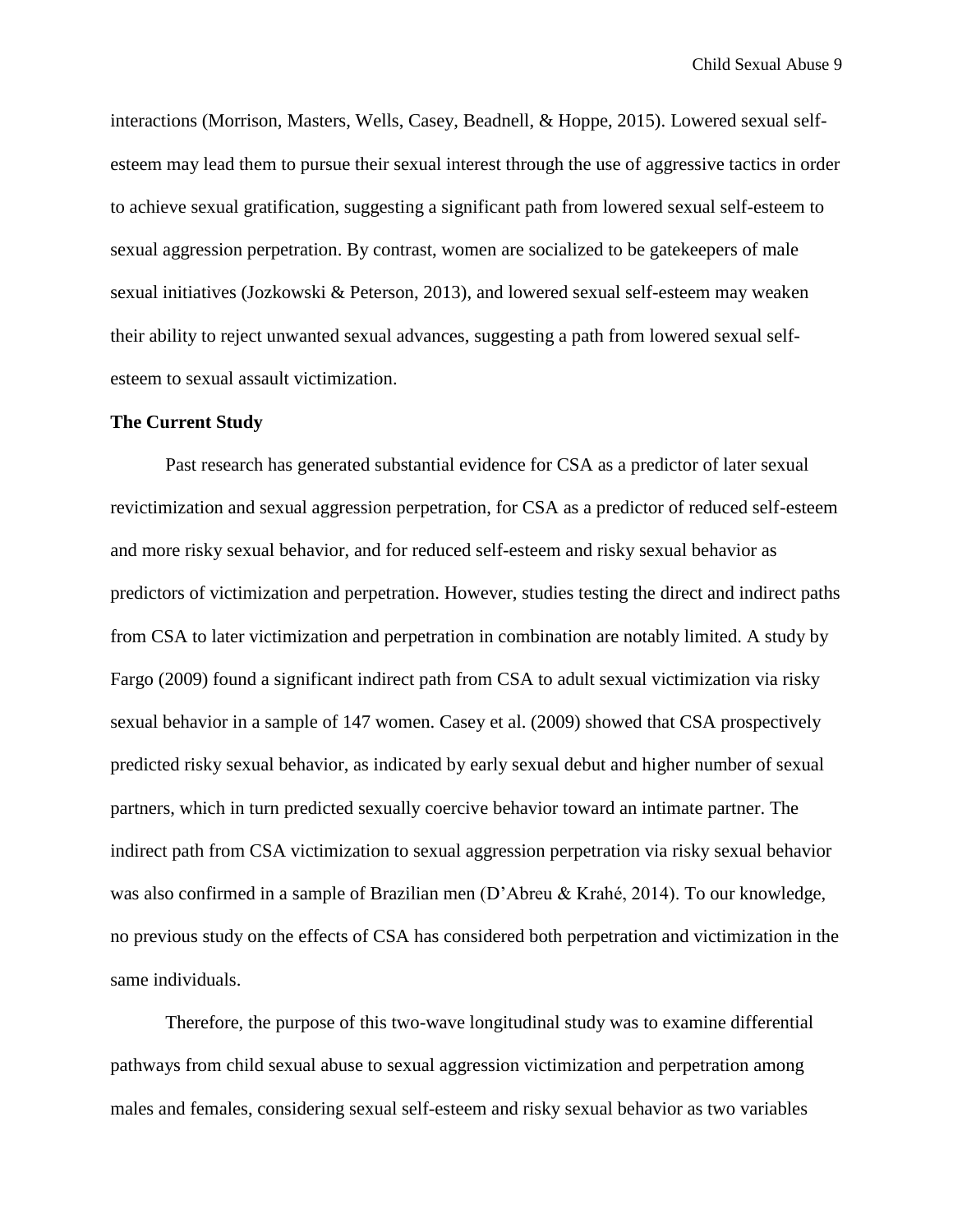underlying the increased risk of revictimization and transition from victim to perpetrator, as established in previous studies. We related a measure of CSA (i.e., any sexual contact before the age of consent) to two measures of sexual aggression victimization and perpetration, referring to nonconsensual sexual contacts in adolescence and early adulthood. The first of these two measures was assessed at T1, covering the time period since the age of 14, the second measure was assessed at T2, covering the preceding 12 months. Revictimization was defined as (a) CSA and victimization since the age of 14 until the T1 assessment, (b) victimization since age 14 up to T1 and victimization in the 12 months between T1 and T2, and/or (c) CSA and victimization in the last 12 months (T2). Reperpetration is defined as sexual assault perpetration reported at both T1 and T2.

As noted by Sullivan, Ousey, and Wilcox (2016), past research has largely neglected the issue of similarities or differences in longitudinal patterns of victimization and perpetration. The current research addressed this issue and extended the scope of previous studies in several ways: (1) Both men and women were included in the sample. (2) Both victimization and perpetration were assessed in each gender group. In combination, these aspects enabled us to examine potential differences in the impact of CSA as a risk factor for subsequent victimization and perpetration at the intraindividual level, unlike most previous studies that focused on one of these outcomes and addressed revictimization in women and the victim-to-perpetrator cycle in men. (3) The two-wave longitudinal design allowed us to study CSA as a prospective predictor of victimization and perpetration in a large sample of young adults. This design enabled us to examine the following hypotheses:

(1) Male and female survivors of CSA are more likely to experience sexual assault victimization and engage in sexual assault perpetration in adolescence and early adulthood than individuals who did not experience CSA (Aebi et al., 2015; D'Abreu & Krahé, 2016). Moreover,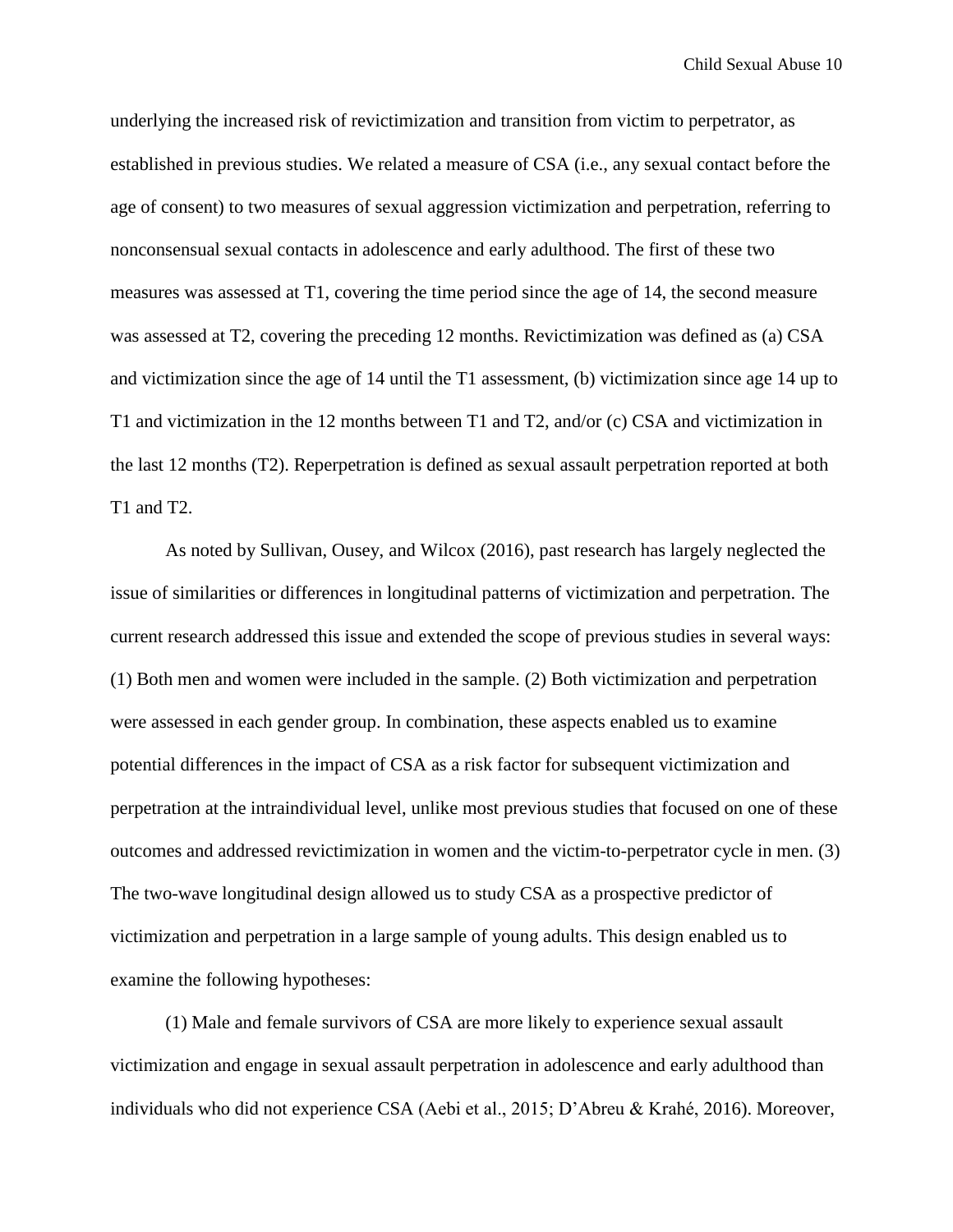victimization in adolescence increases the risk of revictimization in early adulthood, and perpetration in adolescence increases the risk of reperpetration in early adulthood (White & Smith, 2004).

(2) CSA predicts lowered self-esteem and more risky sexual behavior in adolescence (Senn et al., 2008; Turner et al., 2010).

(3) More risky sexual behavior prospectively predicts higher probabilities of sexual aggression victimization and perpetration; moreover risky sexual behavior mediates the pathways from CSA to both victimization and perpetration in early adulthood (Testa et al., 2010; Tharp et al., 2013).

(4) The indirect pathways from CSA to revictimization and perpetration through sexual self-esteem vary between men and women. Via its negative impact of sexual self-esteem, CSA indirectly predicts an increased probability of sexual victimization in female CSA survivors and

an increased probability of sexual aggression perpetration in male CSA survivors. This hypothesis is conceptually based in the literature on gender differences in initiating and refusing sexual advances (e.g., Jozkowski & Peterson, 2013), but has not been examined so far.**Method**

#### **Participants and Procedure**

The initial sample consisted of  $N = 2,425$  college students at different universities in the Federal States of Berlin and Brandenburg, Germany, who were in their first year at university at T1. Because sexual behavior was conceptualized as a critical variable linking CSA to later sexual aggression victimization and perpetration, participants without coital experience at T1 (*n* = 153) were excluded from the sample. A further 21 participants were excluded because they had missing data on the CSA variable, which as an exogenous variable in our model could not be included in the estimation of missing data. The final sample consisted of 2,251 participants  $(1,331)$  women and 920 men) with a mean age of 21.3 years  $(SD = 2.33)$ ; range: 18-30 years) at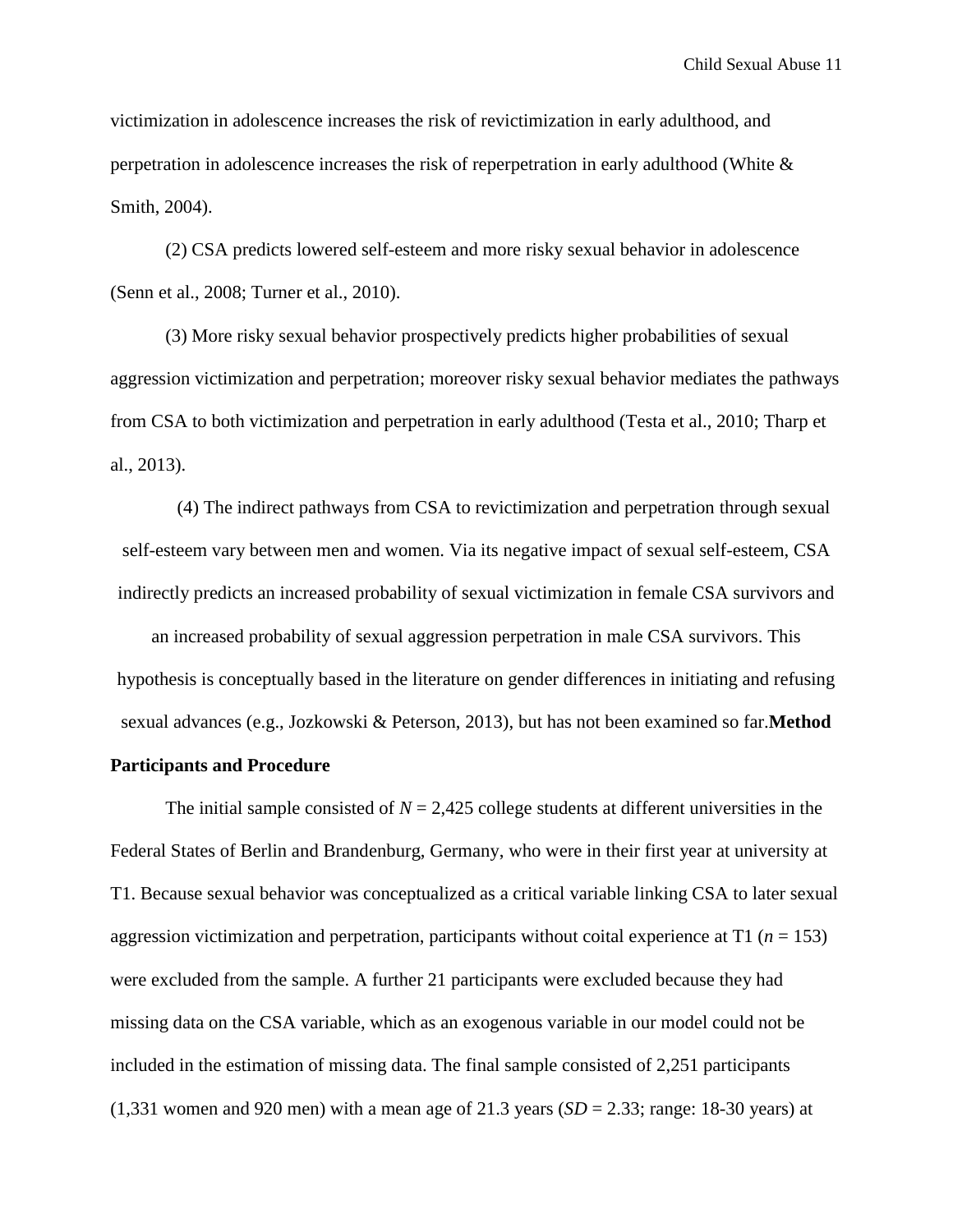T1. Of these, 1,612 (993 women and 619 men) took part in the second data wave at T2 12 months later, corresponding to a retention rate of 71.6%. Participants who dropped out after T1 had significantly higher scores on the measure of CSA and showed more risky sexual behavior than those who remained in the study. Rather than excluding the dropouts from the analyses, all 2,251 T1 participants were included, and missing data were handled using full information likelihood estimation, as explained below. The percentage of missing data at  $T1$  was  $\leq 1\%$  across all study variables.

Participants were enrolled in a wide range of academic degree courses. In terms of sexual experience and relationship background at T1, 85.0% of men and 78.0% of women reported exclusively heterosexual contacts, 10.3% of men and 20.7% of women reported both heterosexual and same-sex contacts, and 4.7% of men and 1.3% of women reported exclusively same-sex contacts. Fifty-three percent of men and 63.9% of women reported currently being in a steady relationship, and 80.3% of men and 82.2% of women reported having ever been in a relationship. The mean age at first heterosexual intercourse was  $16.47$  years (*SD* = 1.83) among women and 17.01 years  $(SD = 1.86)$  among men. The mean age of first same-sex intercourse was 17.54 years (*SD* = 2.84) among women and at 17.38 years (*SD* = 3.07) among men. At T1, women reported a mean number of  $4.22$  sexual partners ( $SD = 3.97$ ), men reported a mean number of 5.78 partners ( $SD = 8.79$ ). After removing outliers (+ 3  $SD$  above the mean), the mean number of partners was  $3.61$  (*SD* = 2.58) for women and  $4.57$  (*SD* = 4.52) for men.

## **Instruments**

**Child sexual abuse (CSA).** CSA was measured by three items referring to the experience of sexual contact abuse before the age of 14, which is the legal age of consent in Germany: "As a child, have you experienced a situation in which (1) an older person/an adult sexually touched you even though you did not want to or made you touch him or her?; (2) tried to penetrate your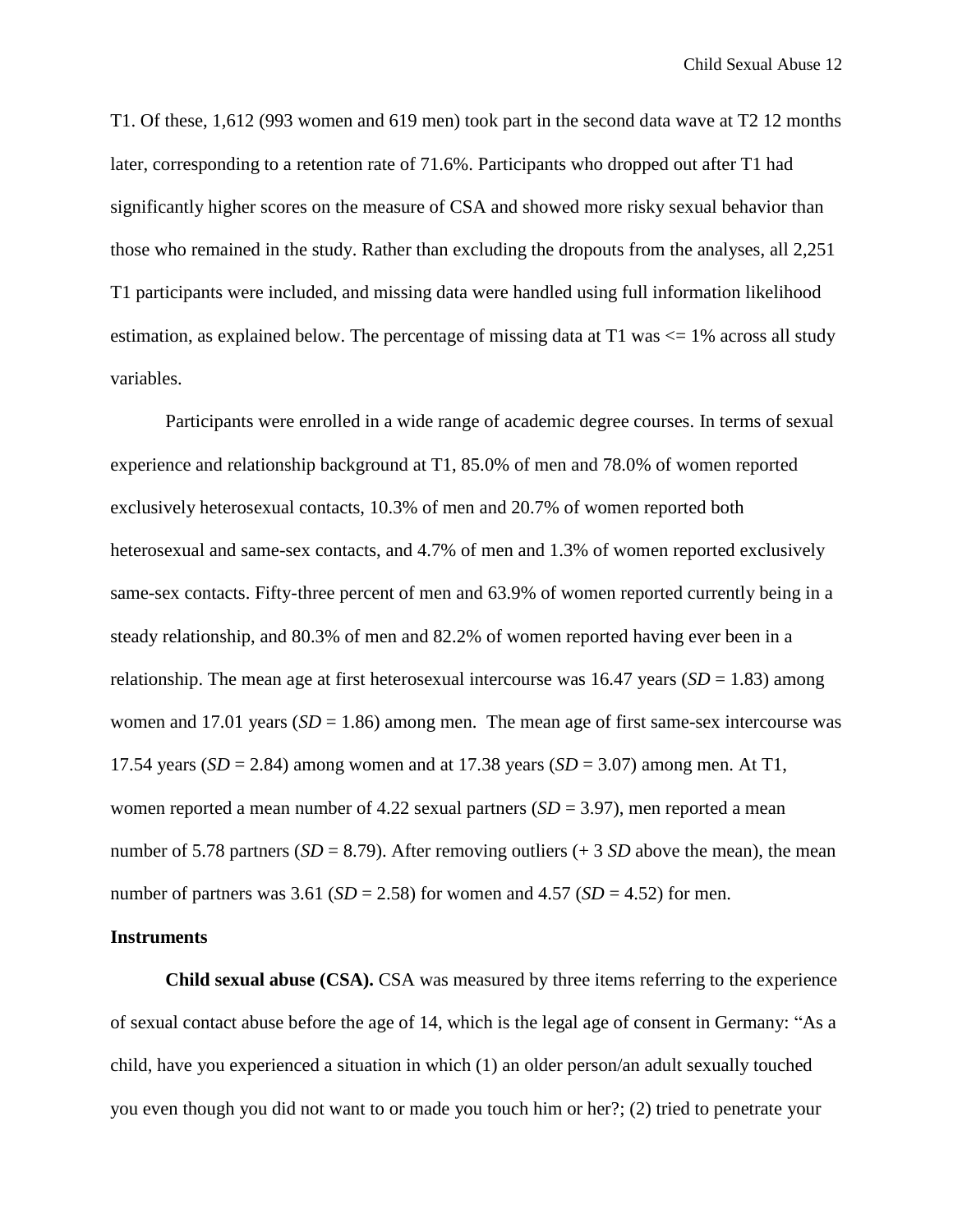body (mouth, vagina, or anus), although it did not happen in the end; (3) penetrated your body?" Response options were 0 (*never*), 1 (*very rarely*), 2 (*sometimes*) 3 (*often*), 4 (*almost all the time*). Because the three items were additive and independent of one another, calculating their internal consistency was not meaningful. A four-level ordinal score of CSA was created on the basis of the responses to the three items:  $(0) = no$  CSA, if participants responded "never" to all three items,  $(1)$  = sexual touch, if participants responded  $> 0$  to the first item but 0 to the second and third items;  $(2)$  = attempted penetration, if participants responded  $> 0$  to the second item and 0 to the third item; (3) completed penetration, if participants responded  $> 0$  to the third item. This graded severity score follows the approach used in other studies (e.g., Abbey et al., 2006).

**Sexual aggression victimization and perpetration.** To collect reports of sexual aggression victimization and perpetration, we used the Sexual Aggression and Victimization Scale (SAV-S) developed in Germany by Krahé and Berger (2013). Following the general format of the revised Sexual Experiences Survey by Koss et al. (2007), the SAV-S additionally breaks down reports of victimization and perpetration by relationship between the perpetrator and the victim. Moreover, the SAV-S addresses sexual aggression in different gender constellations by presenting participants with items referring to heterosexual contacts, same-sex-contacts, or both depending on their sexual experience. The SAV-S prompts participants to report sexual experiences that happened to them "against their will" (victimization) or behaviors inflicted on another person "against his/her will" (perpetration), differentiating between three coercive strategies: the threat or use of physical force, the exploitation of the inability of the victim to resist (e.g., due to alcohol or drug consumption), and the use of verbal pressure (e.g., calling the victim a failure). For each coercive strategy, three different victim-perpetrator relationships are presented (current or former partner, acquaintance, and stranger). Within each relationship constellation, four sexual activities are specified: sexual touch, attempted sexual intercourse,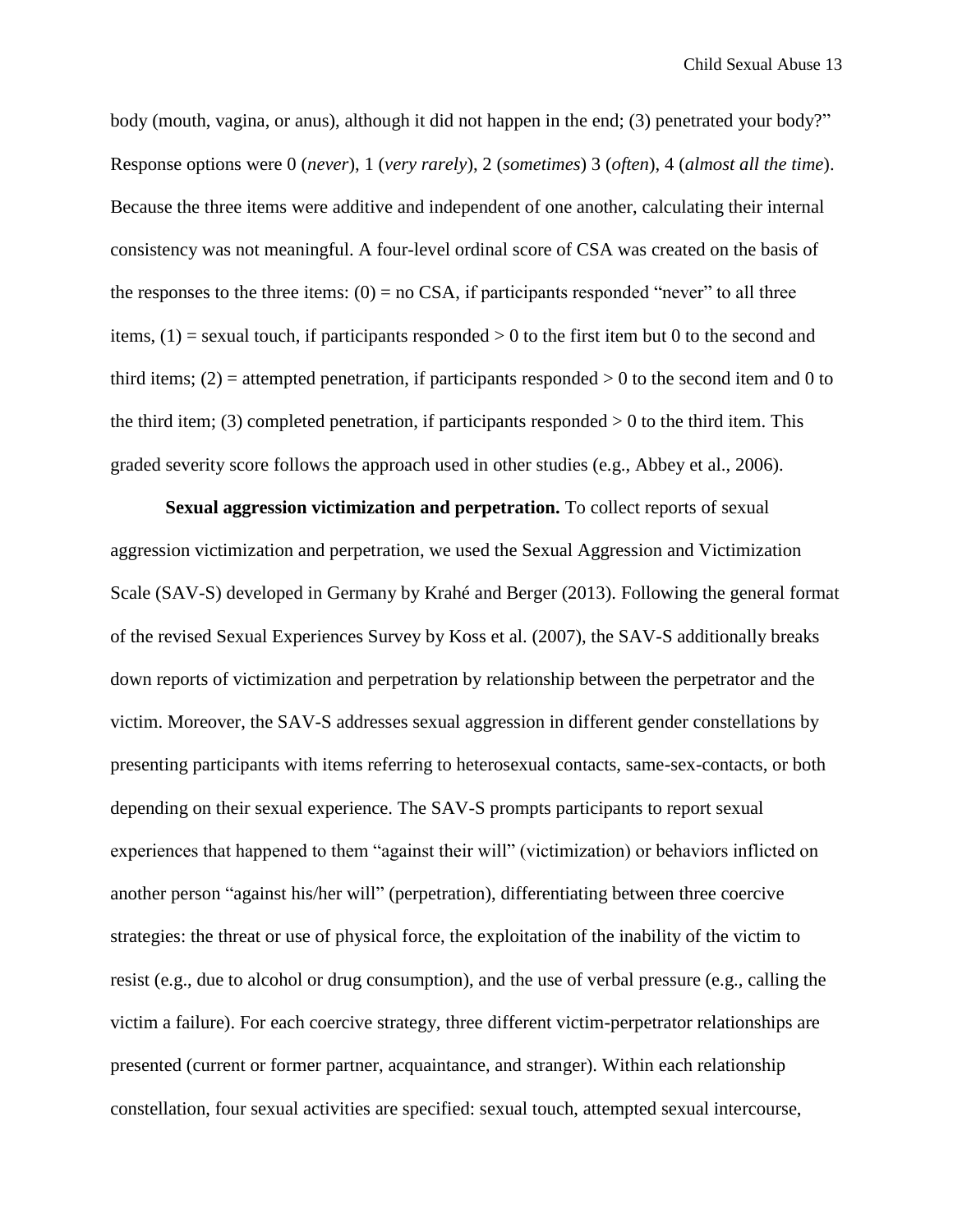completed sexual intercourse, and other sexual acts (e.g., oral sex). A demo version of the SAV-S is available at [http://www.w-lab.de/sav-s.html.](http://www.w-lab.de/sav-s.html) Altogether, participants received 36 items (three coercive strategies x three victim perpetrator constellations x four sexual acts) asking about experiences of sexual aggression victimization and 36 parallel items asking about instances of sexual aggression perpetration. At T1, a four-point scale of 0 (*never*), 1 (*once*), 2 (*twice*) and 3 (*three or more times*) was used for each item. Because the number of responses in the categories > 1 was very low, the format was changed to a dichotomous response scale of 1 (*once*) and 2 (*more than once*) at T2, with a summary response option (*I did not experience any of these actions*) replacing the 0 category for each item to reduce the time needed to complete the survey. At T1, participants were asked to complete the items for the time period since their  $14<sup>th</sup>$  birthday, the legal age of consent in Germany. At T2, they were asked to complete the items for the last 12 months.

In addition to yielding the percentage of participants who endorsed at least one item of the victimization and perpetration measure at each data wave, responses were converted into a sixlevel severity score based on Koss et al. (2007). For victimization, participants who did not endorse any of the victimization items were assigned to the *nonvictim* (1) category. Participants who reported at least one experience of unwanted sexual contact without penetration of the body through the use of verbal pressure, exploitation of victim's intoxicated state, threat or use of physical force, but no attempted sexual coercion, sexual coercion, attempted rape, and rape were classified as victims of unwanted *sexual contact* (2). Participants who reported at least one experience of attempted oral, vaginal, or anal penetration using verbal pressure, but no attempted and completed rape were classified as victims of *attempted sexual coercion* (3). Those who endorsed at least one item of completed oral, vaginal, or anal penetration using verbal pressure, but no attempted or completed rape were categorized as victims of *sexual coercion* (4.)Those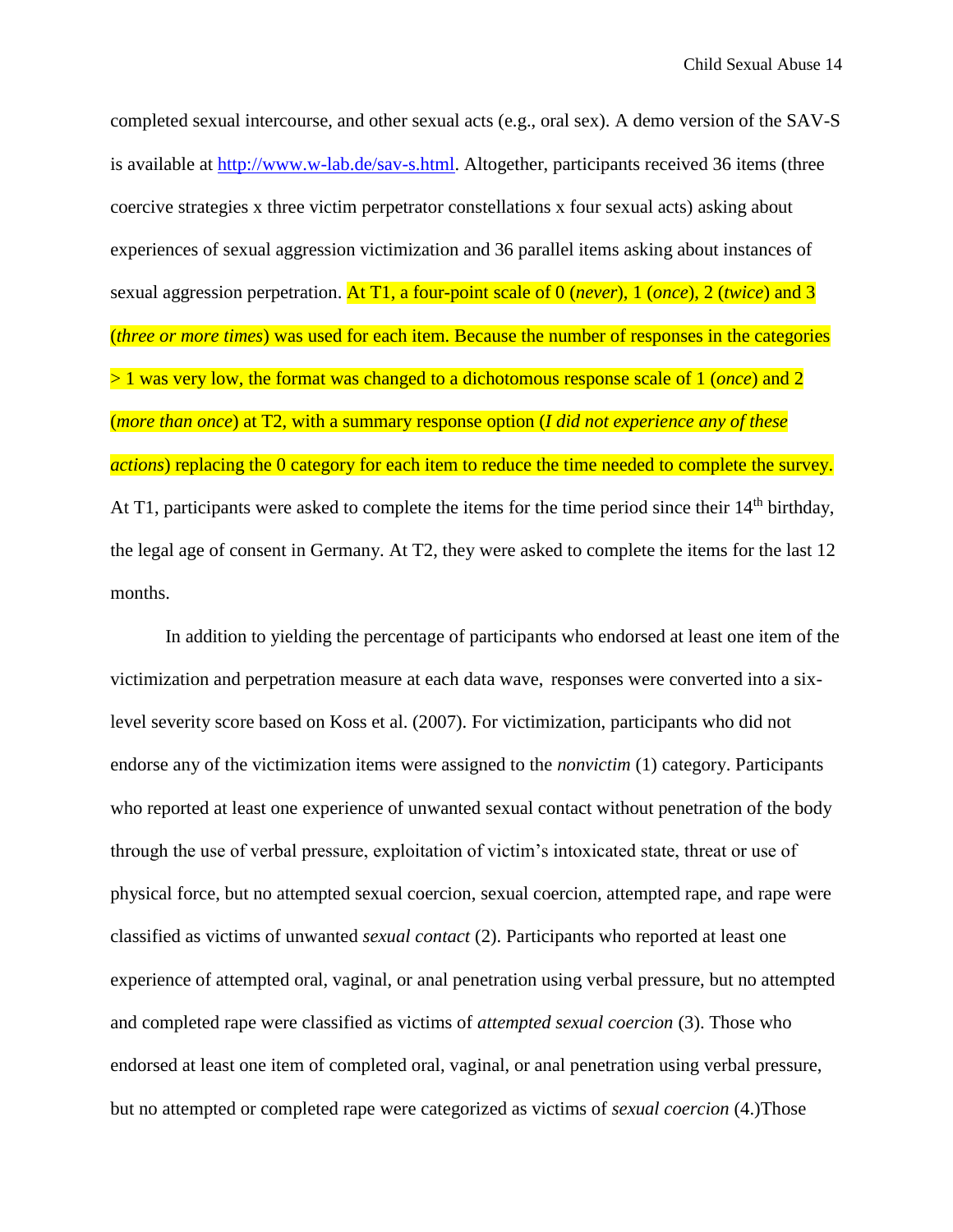who reported attempted, but not completed, oral, vaginal, or anal penetration through exploitation of their intoxicated state or threat or use of physical force were classified as victims of *attempted rape* (5), and those who endorsed at least one item of completed oral, vaginal, or anal penetration through exploitation of their intoxicated state or threat or use of physical force were categorized as victims of *completed rape* (6). Perpetrator status was defined in a parallel way. The resulting six-level victimization and perpetration scores were used in the path analyses reported below.

Administering the SAV-S online enabled us to assign each participant to the appropriate version of the questionnaire depending on his or her sex and sexual experience with members of the opposite and/or the same sex. For example, a female participant who reported sexual interactions with a member of the opposite sex but no sexual interactions with a member of the same sex received the heterosexual version of the questionnaire from the perspective of a female victim/male perpetrator (victimization part) and female perpetrator/male victim (perpetration part). By contrast, a woman who reported both heterosexual and same-sex sexual interactions received a version that elicited reports of sexual aggression and victimization separately for same-sex and heterosexual encounters. The SAV-S has been validated in several countries (Krahé et al., 2016). On each page, participants could press a "help button" in case the questions elicited painful memories and they felt the need for professional support. Pressing the button triggered an e - mail to the research team, and arrangements had been put in place with local counseling agencies for immediate crisis intervention. Only one person pressed the help button, and this turned out to be accidental.

**Sexual self-esteem.** To measure sexual self-esteem, we used 12 items from the short form of the Sexual Self-Esteem Scale by Zeanah and Schwarz (1996). Although the scale was originally developed for women, it has been used in research with both males and females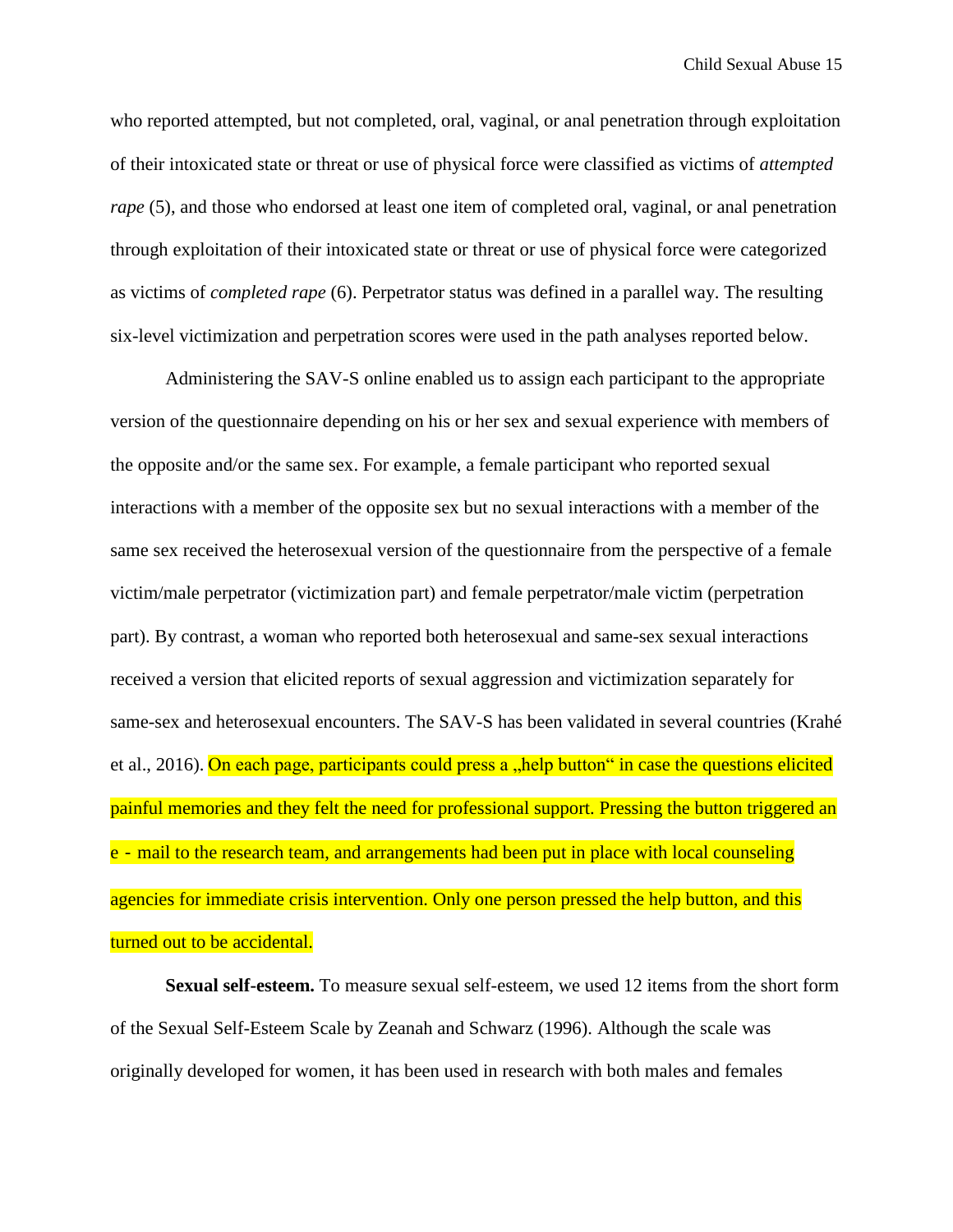(Swenson, Houck, Barker, Zeanah, & Brown, 2012). Four items each from the Skill and Experience scale (ability to please, or be pleased by, a sexual partner and the availability of opportunities to engage in sexual activity; e.g., "I feel I am pretty good at sex"), Control scale (ability to direct or manage one's own sexual thoughts, feelings, and interactions; e.g., "I feel physically vulnerable in a sexual encounter"; reverse coding), and Adaptiveness scale (congruence of one's sexual experience or behavior with other personal goals or aspirations; e.g., "in general, I feel my sexual experiences have given me a more positive view of myself") were used. Responses were made on a five-point scale ranging from 1 (*do not agree at all*) to 5 (*totally agree*). The internal consistency was good, with Cronbach's alphas of .82 at T1 and .84 at T2.

**Risky sexual behavior.** To measure behaviors reflecting established risk factors of both sexual aggression and sexual victimization, a seven-item measure was employed based on previous research by Krahé, Bieneck, and Scheinberger-Olwig (2007). Four items referred to alcohol use (e.g., "How often did you/did the other person drink alcohol in situations in which you had sexual intercourse"; "How drunk were you/was the other person in these situations?"), two items referred to ambiguous communication strategies (saying 'no' when meaning 'yes' and saying 'yes' when meaning 'no'), and one item referred to having sexual intercourse with a partner they did not know well ("When you had sex: how often was it with someone you knew hardly or not at all"). Responses were made on five-point scales ranging from 1 (*never/not at all drunk*) to 5 (*almost every time/totally drunk*). At T1, participants were asked to think about the situations in which they had sex "in the past", at T2 they were instructed to think about the situations in which they had sex "in the past 12 months". The internal consistency of the scale was alpha =  $.73$  at T1 and alpha =  $.72$  at T2.

**Sexual experience background and demographics**. At the beginning of the questionnaire, participants were asked to indicate their sex, age, nationality, home university, and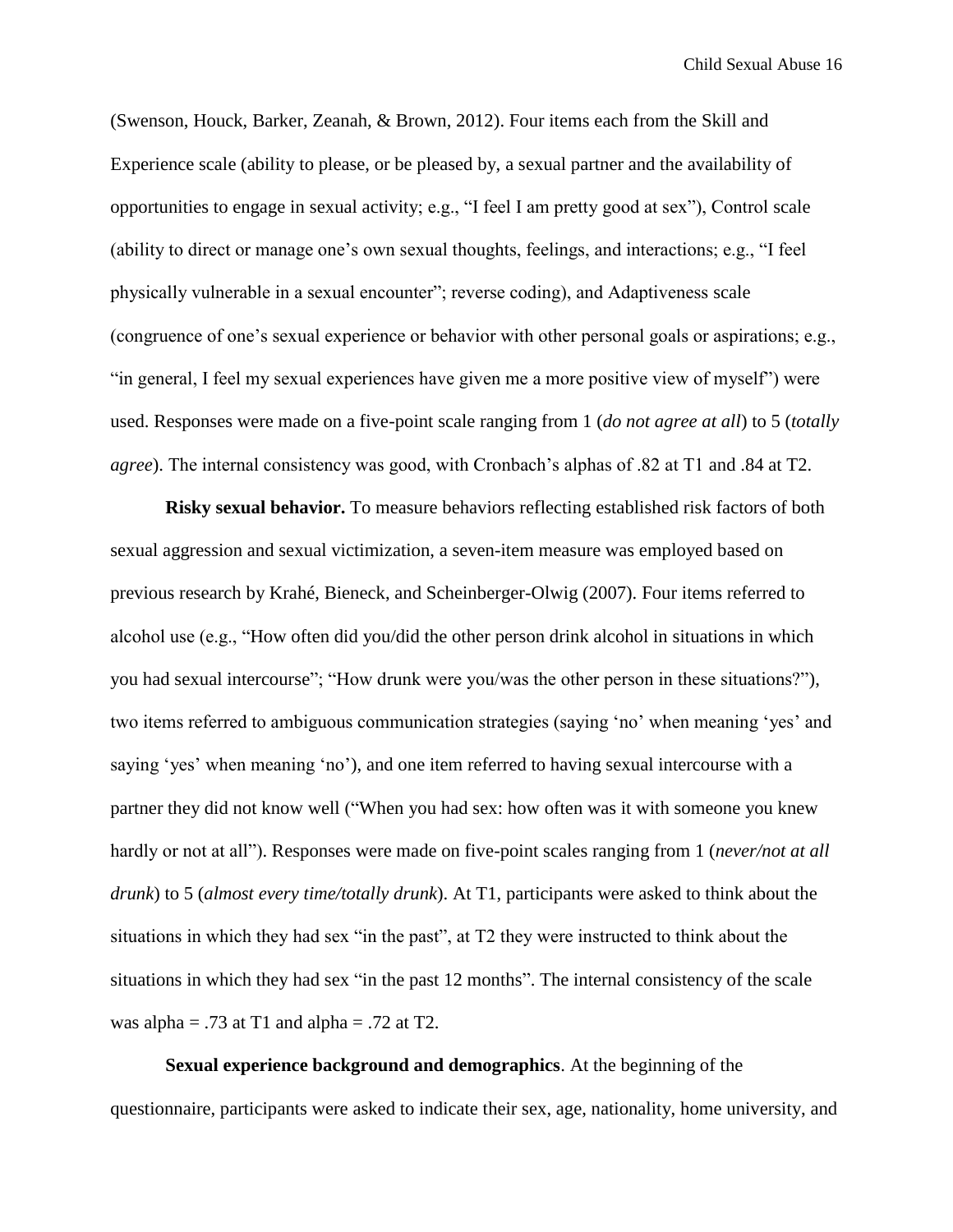subject of study, whether they were currently in a steady relationship and whether they had been in a steady relationship in the past. In terms of sexual experience background, they were asked whether or not they had ever engaged in sexual contact with a member of the same sex and a member of the opposite sex (response options: no, yes without sexual intercourse; yes with sexual intercourse). Those who reported coital experience were asked to indicate their age at first intercourse and number of coital partners.

# **Procedure**

Approval for the study and all materials was obtained from the Ethics Committee of the authors' university. Invitations to participate in the study were sent out to first year students of the participating higher education institutions through the respective student offices or student associations. Students interested in participating registered in a data bank created for the purposes of this study and were sent the link to the online survey upon registration. Participants were required to give active consent on the first page of the survey before being able to proceed to the items. At each data wave, all participants received a 10-Euro Amazon voucher for their participation.

#### **Results**

The percentages of male and female participants who reported CSA, victimization and perpetration since age 14 (at T1), as well as victimization and perpetration in the last 12 months (at T2) is presented in Table 1. These rates are based on dichotomized scores assigning participants to the categories of victims/perpetrators and nonvictim/nonperpetrators, respectively. For all further analyses, the continuous 6-level scores were used, as shown in Table 2.

# Insert Table 1 about here

The means for all study variables are displayed in Table 2, separately for men and women.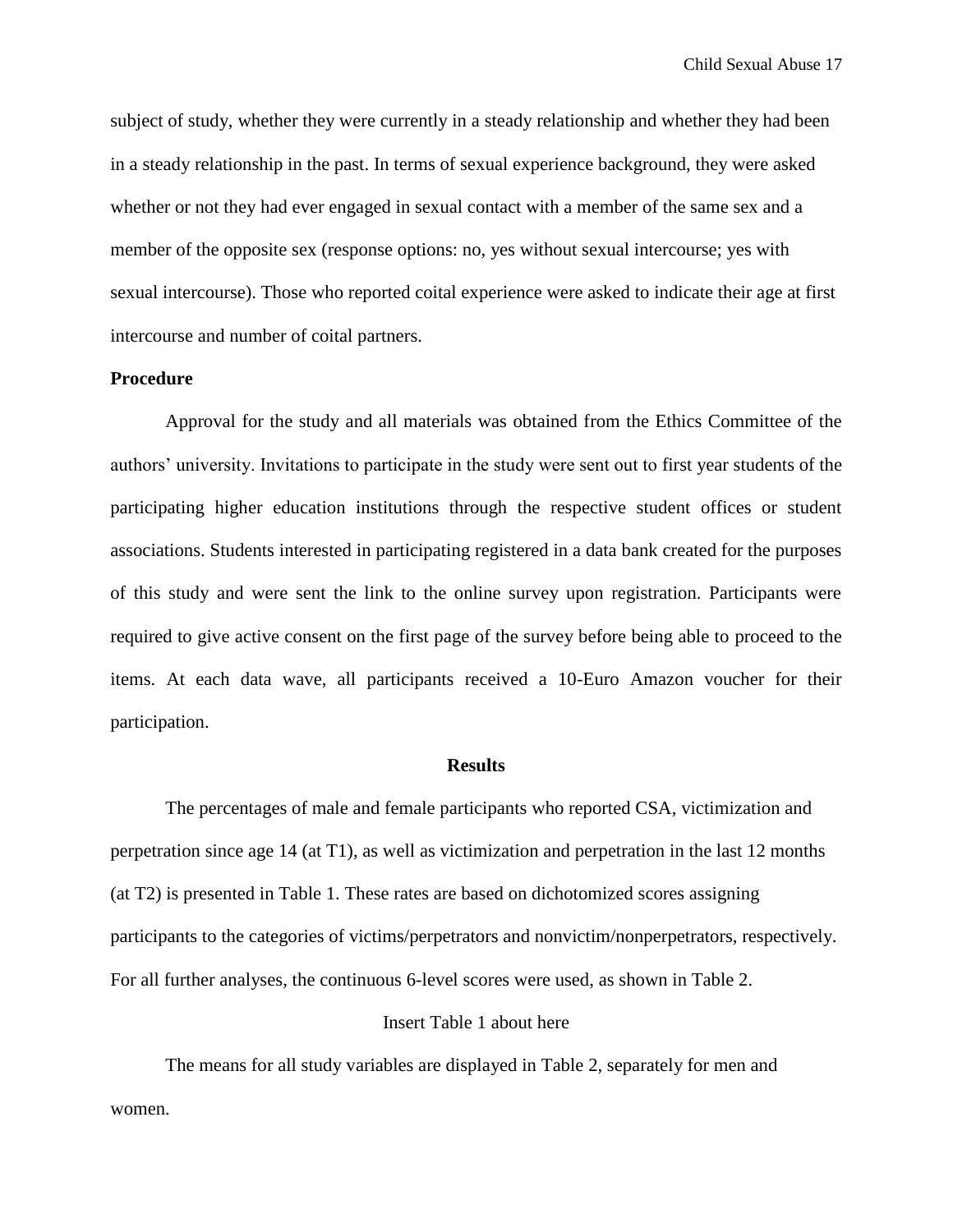## Insert Table 2 about here

Women had significantly higher sexual victimization scores at T1, but not at T2, men had higher perpetration scores at both T1 and T2. No gender differences emerged on the remaining variables. The majority of bivariate correlations between the model variables were significant. CSA was significantly correlated with all variables except sexual aggression perpetration at T2 among both men and women and except sexual aggression victimization and risky sexual behavior at T2 among women. Sexual self-esteem at T1 was significantly correlated with sexual aggression victimization and perpetration at both T1 and T2 among men and with sexual aggression victimization among women. Sexual self-esteem and risky sexual behavior were uncorrelated in both gender groups, supporting their role as distinct mediators in the association between CSA and victimization and perpetration in adolescence and young adulthood. Five correlation coefficients differed significantly between men and women, based on Fisher's *z* and adopting a significant level of  $p < .001$  to adjust for multiple comparisons: CSA was more strongly correlated in men ( $n = 920$ ) than in women ( $n = 1,331$ ) with victimization at T2 ( $r_{\text{men}} =$ .22;  $r_{women} = .04$ ;  $z = 4.04$ ), perpetration at T1 ( $r_{men} = .25$ ;  $r_{women} = .09$ ;  $z = 3.85$ ), and risky sexual behavior at T2 ( $r_{\text{men}} = .17$ ;  $r_{\text{women}} = .02$ ;  $z = 4.46$ ). Perpetration at T1 was more strongly correlated with victimization at T1 among men than among women ( $r_{\text{men}} = .45$ ,  $r_{\text{women}} = .24$ ;  $z =$ 5.59), and also more strongly correlated with risky sexual behavior at T1 ( $(r_{\text{men}} = .24, r_{\text{women}} = .24)$  $.10; z = 3.36$ .

#### **Path Analyses**

To examine the paths from child sexual abuse to victimization and perpetration in adolescence and early adulthood, we estimated the path model shown in Figure 1. In addition to the paths shown in Figure 1, sexual self-esteem and risky sexual behavior at T2 were included as covariates to account for the stability of these predictors from T1 to T2. Missing data as well as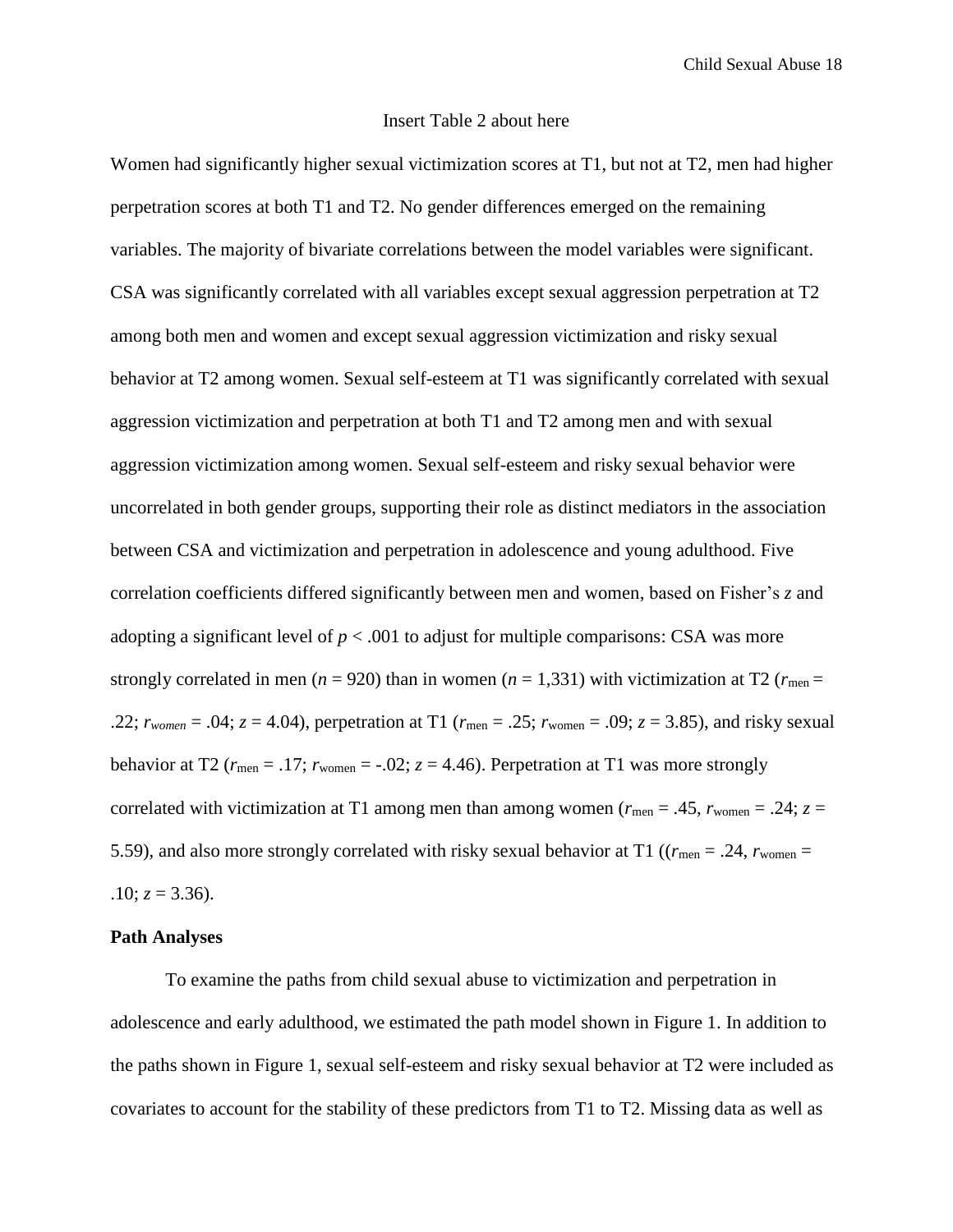the non-normality of the variables were handled by using a robust Full-Information-Maximum Likelihood (FIML) estimator implemented in Mplus (MLR; Enders, 2010; Muthen & Muthen, 1998-2012). FIML assumes that the data are missing at random (MAR). That is, data are considered MAR if dropout status is unrelated to unobserved values controlling for the two T1 variables (CSA and risky sexual behavior) for which dropouts were found to have higher scores. There are not statistical tests for ascertaining MAR data patterns. As discussed in detail in Enders (2010, p. 15), an unmeasured cause of missingness (which would violate the MAR assumption) is problematic only if it has a strong relationship with the missing outcome after partialling out other measured variables, which "is unlikely in most situations". Moreover, a portion of the dropouts is likely to be missing completely at random (MCAR) because their email addresses were no longer valid at T2. Therefore, we considered the use of FIML appropriate for our analyses. Individual coefficients were compared using the 'DIFF test' option in Mplus. The significance of all direct and indirect paths was tested through examining confidence intervals based on 10,000 bootstraps. Because bootstrapping is not possible using the MLR estimator, the ML estimator was used for these analyses.

In the first step, we tested a multigroup model by gender in which all paths were constrained to be equal for males and females. This model showed a good fit with the data, Chi²  $(df = 40) = 118.613, p < .001; RMSEA = 0.042$  (C.I. .033; .051); CFI = 0.959; TLI = 0.927; SRMR = 0.049. Next, we estimated a model in which the paths were allowed to vary between males and females to establish whether the more restrictive model in which the paths were constrained to equality would not fit worse than the unconstrained model. Model fit for the unconstrained model was also good, Chi<sup>2</sup> ( $df = 20$ ) = 34.305,  $p = .024$ ; RMSEA = .025 (C.I. .009; .039); CFI = .993; TLI = .973; SRMR = .022, and was significantly better than the fit of the constrained model, Chi<sup>2</sup> diff ( $df=20$ ) = 84.308,  $p < .0001$ . Therefore, the unconstrained model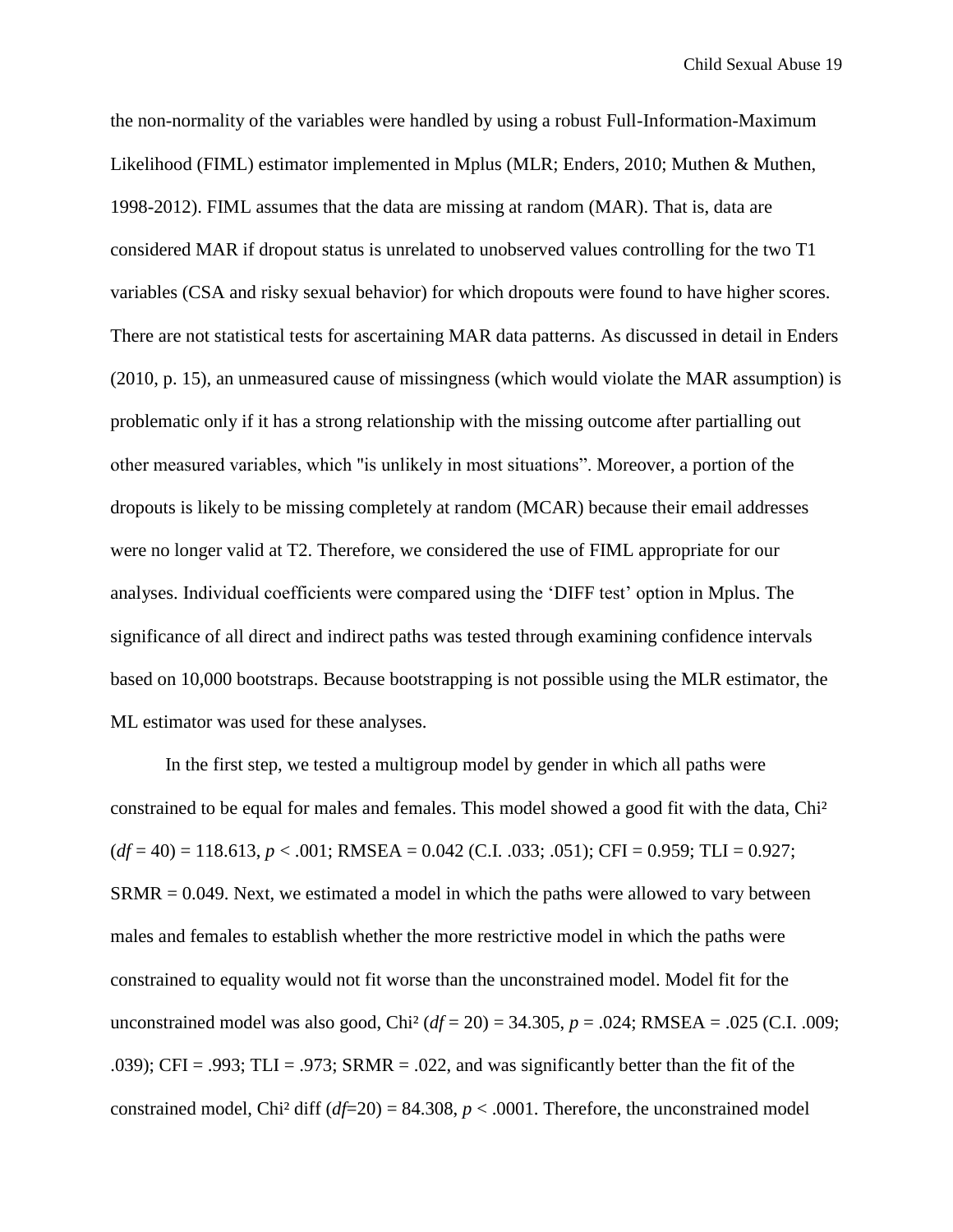was adopted as the final model, and the individual coefficients were tested for significant gender differences with the DIFF test option.<sup>2</sup>

As predicted in Hypothesis 1, the experience of CSA was significantly associated with revictimization in adolescence and with sexual assault perpetration among both female and male participants, as assessed retrospectively at T1. For victimization, the strength of the association did not vary by gender, but for perpetration, it was stronger for males than for females. Controlling for sexual victimization in adolescence, CSA was directly and prospectively associated with revictimization at T2 for men, but not for women, and the direct path from CSA to T2 perpetration was nonsignificant in both gender groups. For both men and women, there was evidence of revictimization and reperpetration from T1 to T2.

Consistent with Hypothesis 2, CSA was a significant predictor of lower sexual selfesteem and more risky sexual behavior in both gender groups, with the association between CSA and risky sexual behavior being stronger among men than among women. In line with Hypothesis 3, risky sexual behavior at T1 was a significant prospective predictor of sexual aggression victimization at T2 in both men and women, controlling for the stability of risky sexual behavior from T1 to T2. The link between risky behavior at T1 and sexual aggression perpetration at T2 was significant in women, but not in men, although the path coefficients were of similar magnitude and the difference in significance may be attributed to the smaller size of the male subsample.

As predicted in Hypothesis 4, differential patterns were found in the two gender groups regarding the role of sexual self-esteem. CSA predicted lower self-esteem in both gender groups,

 $\overline{a}$ 

<sup>&</sup>lt;sup>2</sup> We also ran the model including only participants who completed both T1 and T2. The path coefficients changed very slightly, but all significant paths remain significant, and the model fit was almost identical; Model fit: Chi² (*df* = 20) = 34.215, *p* = .025; RMSEA = .030 (C.I. .011; .046); CFI = .992; TLI = .971; SRMR = .019.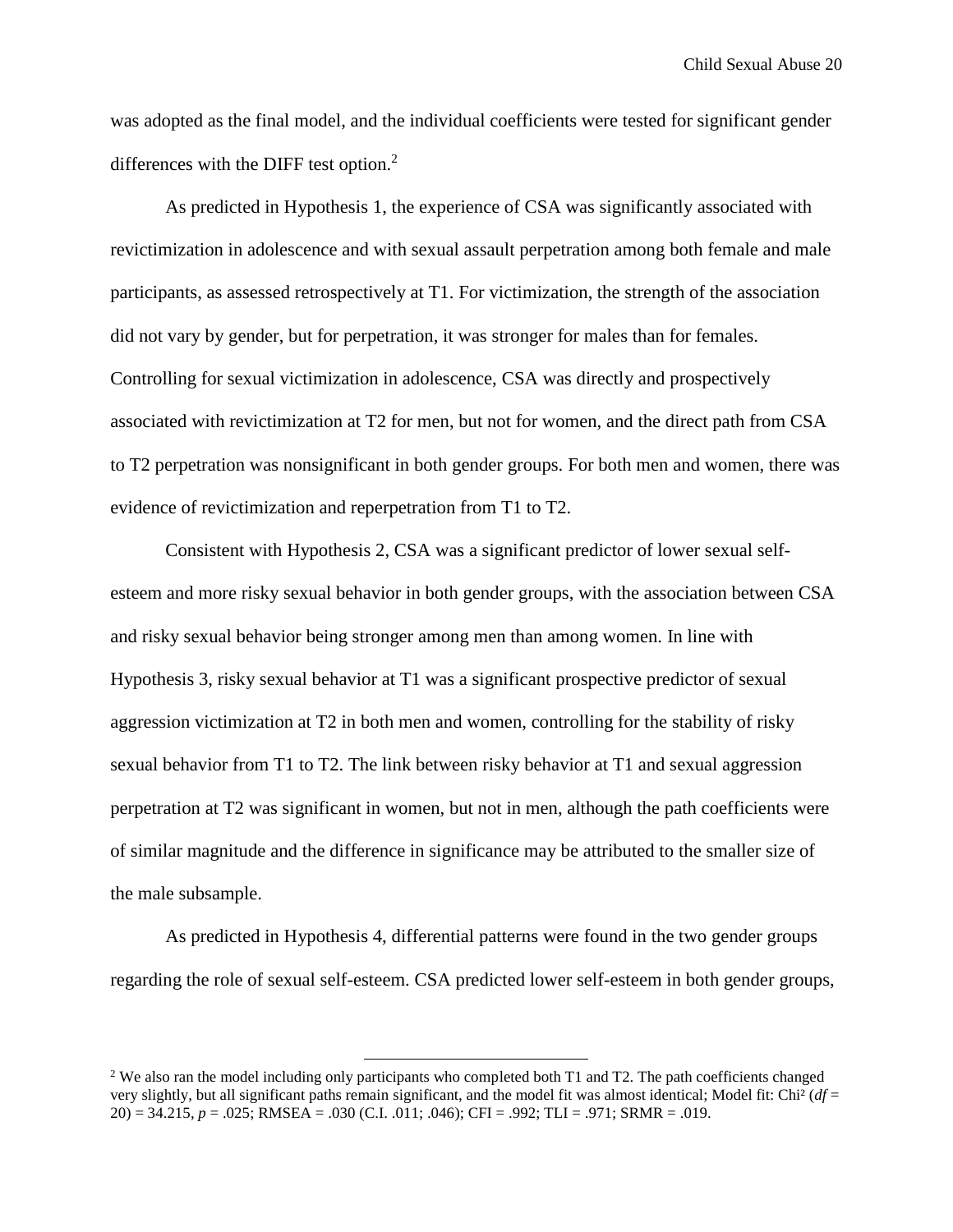but the paths from sexual self-esteem to subsequent sexual aggression victimization and perpetration varied by gender. Lower sexual self-esteem predicted sexual victimization in women, but not in men, whereas it predicted sexual aggression perpetration among men, but not among women. This finding indicates that the adverse impact of CSA on sexual self-esteem leads to different outcomes in terms of sexual aggression victimization and perpetration in men and women.

The indirect paths from CSA to victimization and perpetration tested through the examination of bootstrapped confidence intervals are presented in Table 3.

#### Insert Table 3 about here

CSA indirectly predicted sexual aggression victimization at T2 via risky sexual behavior and victimization at T1 in both male and female participants. Significant indirect paths were also found from CSA to sexual aggression perpetration at T2 via perpetration at T1 in men and via risky sexual behavior in women only. Sexual self-esteem was a significant mediator in the indirect path from CSA to victimization at T2 for women and in the indirect path from CSA to perpetration at T2 for men.

# **Discussion**

This study examined the association between child sexual abuse and sexual assault victimization and perpetration in adolescence and young adulthood in a two-wave longitudinal study. CSA was assessed retrospectively at T1, after participants had started university, together with sexual aggression victimization and perpetration since age 14, sexual self-esteem, and risky sexual behavior. Sexual self-esteem, risky sexual behavior, and sexual aggression victimization and perpetration were assessed again 12 months later when participants were in their second year at university. Regarding the prevalence of CSA and sexual victimization, 11.4% of women and 8.5% of men reported some form of child sexual abuse. These rates are similar a representative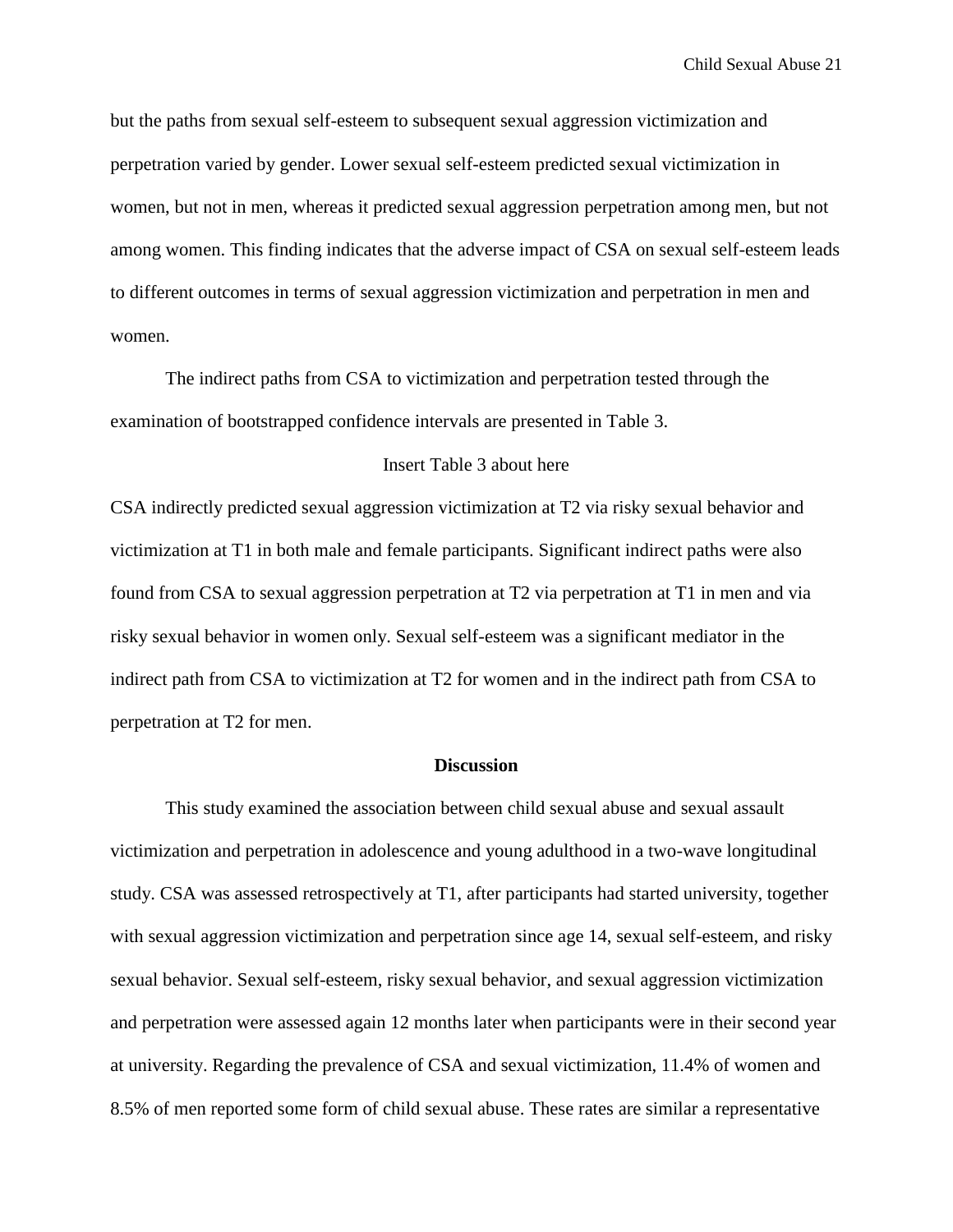sample of 2.504 participants above the age of 14 (53% female), in which the overall prevalence rate of CSA was 12.6%, with significantly higher rates for female than for male participants (Häuser, Schmutzer, Brähler, & Glaesmer, 2011). The present rates are higher than those found in a representative population sample in 2011, where 5.1% of women and 1.1% of men reported experiences of contact CSA before the age of 14 (Stadler, Bieneck, & Pfeiffer, 2012), but that study only included incidents in which the abuser was at least five years older than the victim.

Sexual victimization since the age of 14, as assessed at T1, was reported by 29.7% of women and 15% of men, and 26.4% of women and 24.7% of men reported sexual victimization in the 12-month period between T1 and T2. The latter period covered their first year at university, and the high rates during this period are in line with previous research marking the first year at university as a "red zone" for the risk of sexual victimization (Flack et al., 2008; Krebs, Lindquist, Merzofsky, Shook-Sa, & Peterson, 2016). On the six-level score of sexual victimization, which takes the severity of the sexual assault into account, women scored significantly higher than did men at T1, but not at T2. Evidence of gender similarity in the prevalence of sexual victimization in Germany also comes from a study by Chan, Straus, Brownridge, Tiwari, and Leung (2008), who assessed sexual assault victimization with the revised "Conflict Tactics Scales". Their prevalence rates, however, were higher than in the present study, with 44.3% of men and 39.6% of women reporting sexual assault victimization by a dating partner in the last 12 months. The same study also found high rates of male sexual victimization in most of the other 20 countries in their study, including the United States (34.0% of males; 30.6% of females) and Canada ( 27.9% of males; 28.6% of females), indicating that males experience sexual victimization at a substantial rate. Regarding the high prevalence rates obtained by the CTS2, it is worth noting that this measure adopts a broad definition of sexual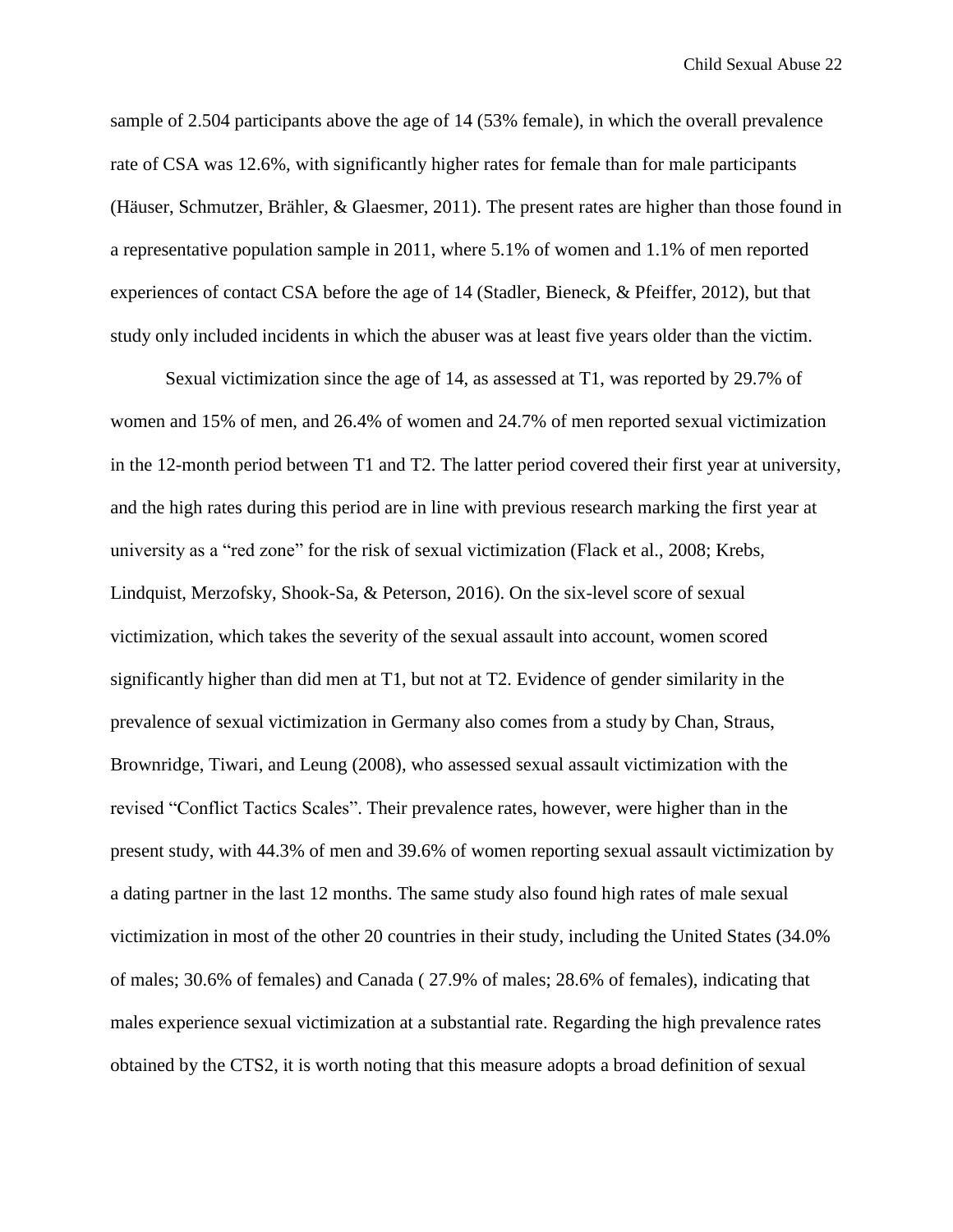coercion, including behavior such as "made my partner have sex without a condom" or "insisted on sex when my partner did not want to (but did not use physical force)".

A clear gender difference emerged regarding the prevalence of sexual aggression perpetration in the present sample, with 10.4% of men and 6.2% of women reporting at least one act of sexual aggression perpetration at T1 and 12.3% of men and 6.5% of women reporting at least one act of sexually aggressive behavior in the 12 months between T1 and T2. The gender difference is consistent with past research including ten European countries (Krahé et al., 2015) as well as a study conducted in 21 countries worldwide by Chan et al. (2008).

Consistent with past research, our study based on a large sample of college students in Germany found that CSA survivors were more likely to experience sexual revictimization in adolescence and young adulthood (after the legal age of consent). They were also more likely to engage in sexual aggression perpetration, have lower self-esteem, and show more risky sexual behavior, defined in terms of casual sex and association of sexual activity with alcohol consumption. These relationships held equally for men and women, and the possibility of directly comparing the two groups added substantially to the body of previous research including only one gender group (Humphrey & White, 2000; White & Smith, 2004).

Although CSA and sexual aggression victimization and perpetration were assessed concurrently at T1, the two-wave longitudinal design of our study enabled us to examine CSA as a prospective predictor of sexual aggression victimization and perpetration in the following 12 months, covering the first year at university. This analysis showed that CSA was a significant predictor of victimization at T2 for men, but not for women, and that the direct path from CSA to sexual aggression perpetration was nonsignificant in both gender groups. The absence of a direct path from CSA to T2 perpetration is in line with longitudinal research by Loh and Gidycz (2006), who failed to find a link between CSA and sexual aggression perpetration in the following three-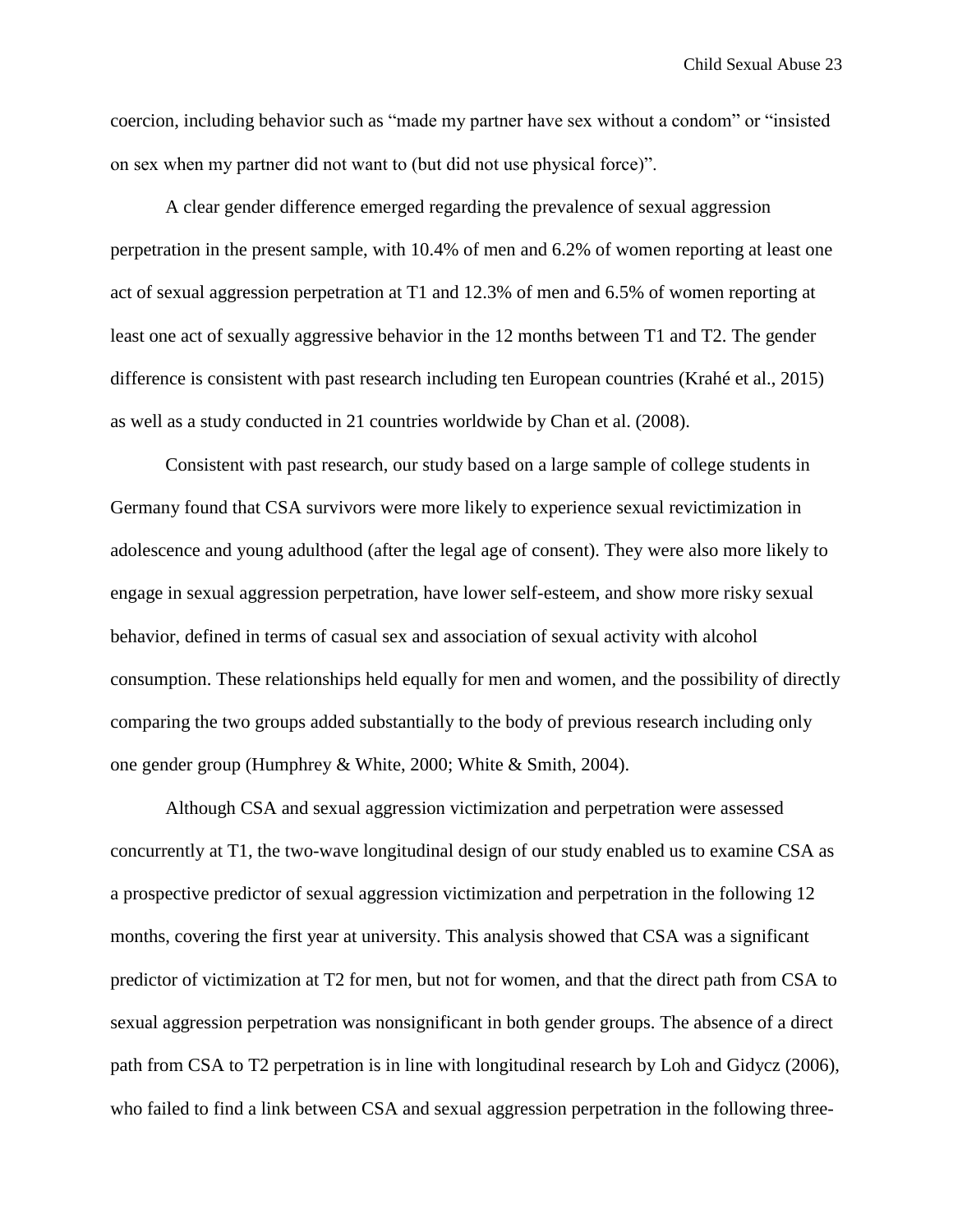month period. While their interim period may have been too short to detect sufficiently high levels of perpetration, the present study covered an interval of 12 months and included prior perpetration at T1 as a more proximate outcome variable.

In interpreting the nonsignificant direct effects of CSA on the T2 outcomes, it should be noted that CSA indirectly predicted victimization at T2 through a higher probability of victimization at T1 in both gender groups. These findings suggest that CSA survivors are more likely to be victimized in their first year at university due to an increased probability of victimization in adolescence. Similar indirect pathways from CSA to later victimization were found in previous research (e.g., Humphrey & White, 2000). A parallel indirect path from CSA to sexual aggression perpetration at T2 through perpetration at T1 was only found for the male participants, partly confirming past research by White and Smith (2004).

The present findings are also consistent with past research in showing that risky sexual behavior mediated the path from CSA to sexual aggression revictimization. Complementing past research that demonstrated the mediational role of risky sexual behavior for women (Fargo, 2009; Orcutt, Cooper, & Garcia, 2005), the present study found a parallel effect for men. One explanation offered for this indirect pathway is that CSA survivors engage in risky sexual behavior as a way of coping with the negative affect generated by the abuse experience (Orcutt et al., 2005). Evidence that CSA predicted sexual aggression perpetration in the first year at university indirectly via risky sexual behavior was only found for women. A parallel link for men, which had been demonstrated in an all-male sample by Casey et al., 2009), was not found in the present data. The direct path from risky sexual behavior to perpetration at T2 was almost the same for male and female participants, and the path coefficient for the indirect path from CSA to T2 perpetration via risky sexual behavior was higher in the male than in the female sample. Both coefficients may have failed to reach significance due to the smaller size of the male subgroup. It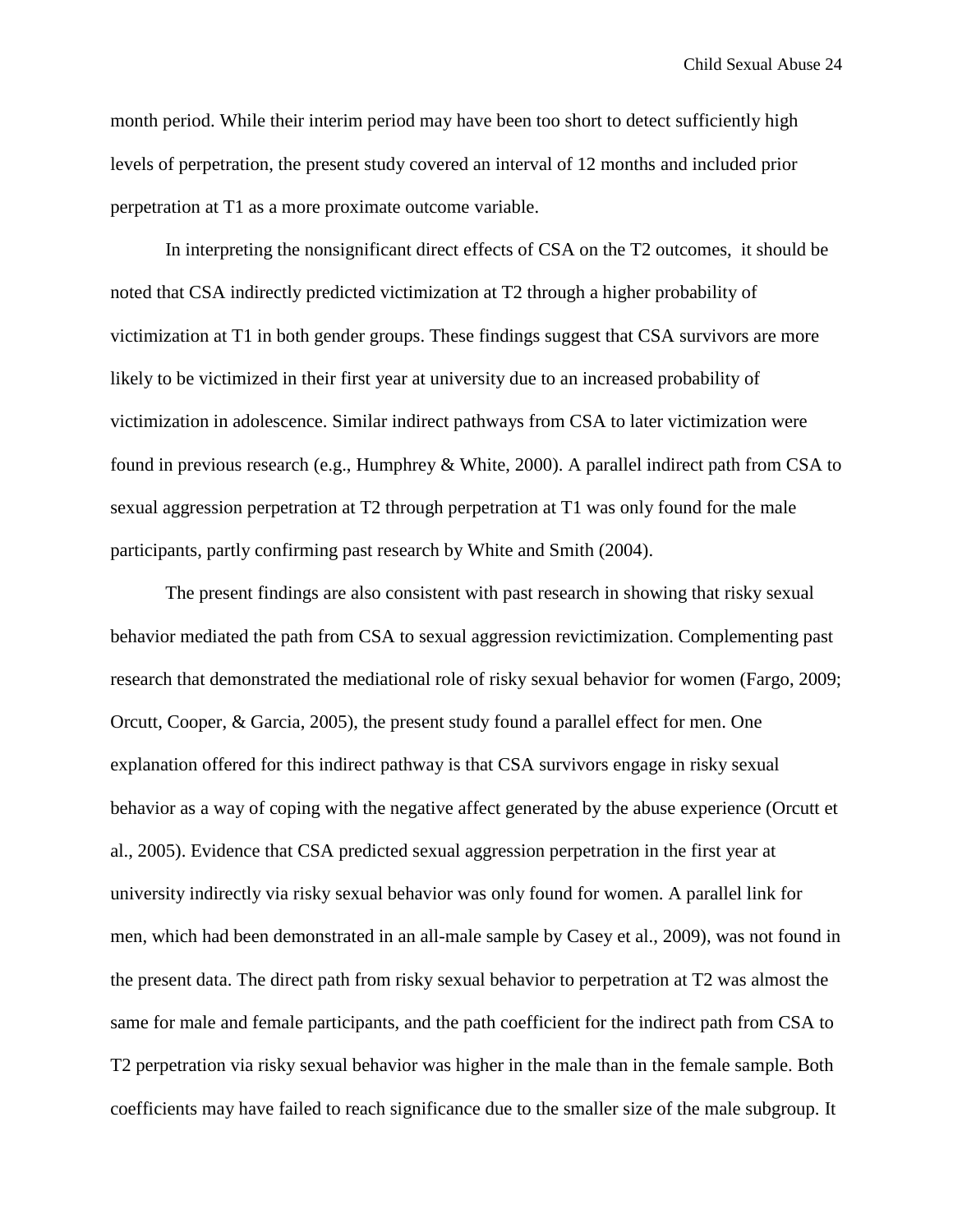is worth noting in this context that the only other study of sexual aggression perpetration that included both male and female CSA survivors found substantially higher odds ratios for the risk of sexual aggression perpetration in female as compared to male survivors of contact sexual abuse. Moreover, being a victim of multiple episodes of CSA was a significant predictor of perpetration among female survivors only (Aebi et al., 2015). Given the paucity of evidence on the victim-to-abuser cycle in female CSA survivors, especially from college and community samples, further research is needed to replicate and extend the current findings. Such replications should consider additional aspects of sexual behavior and lifestyle, such as the number of sexual partners.

The most interesting gender-related results were found for the mediating role of sexual self-esteem. In line with past research (Maas & Lefkowitz, 2014), men and women did not differ in their level of sexual self-esteem, and CSA negatively affected the sexual self-esteem of both male and female survivors. However, the undermining effect of CSA on sexual self-esteem operated differently in the two gender groups with respect to the pathways to victimization and perpetration. In female CSA survivors, lowered sexual self-esteem led to an increased risk of victimization, whereas in male survivors, it predicted an increased risk of perpetration. To our knowledge, our study is the first to demonstrate these differential pathways in a longitudinal analysis that assessed sexual aggression victimization and perpetration in the same participants.

To explain the gendered pathways from sexual self-esteem to sexual aggression victimization and perpetration, the construct of "sexual scripts" may be useful. Sexual scripts are cognitive representations of the typical sequence of events in a sexual encounter that include both descriptive and normative elements (Krahé et al., 2007). Although the traditional sexual script that assigns men to the role of initiators and women to the role of gatekeepers of sexual interactions is no longer universally accepted, (Morrison, et al., 2015), it still presents a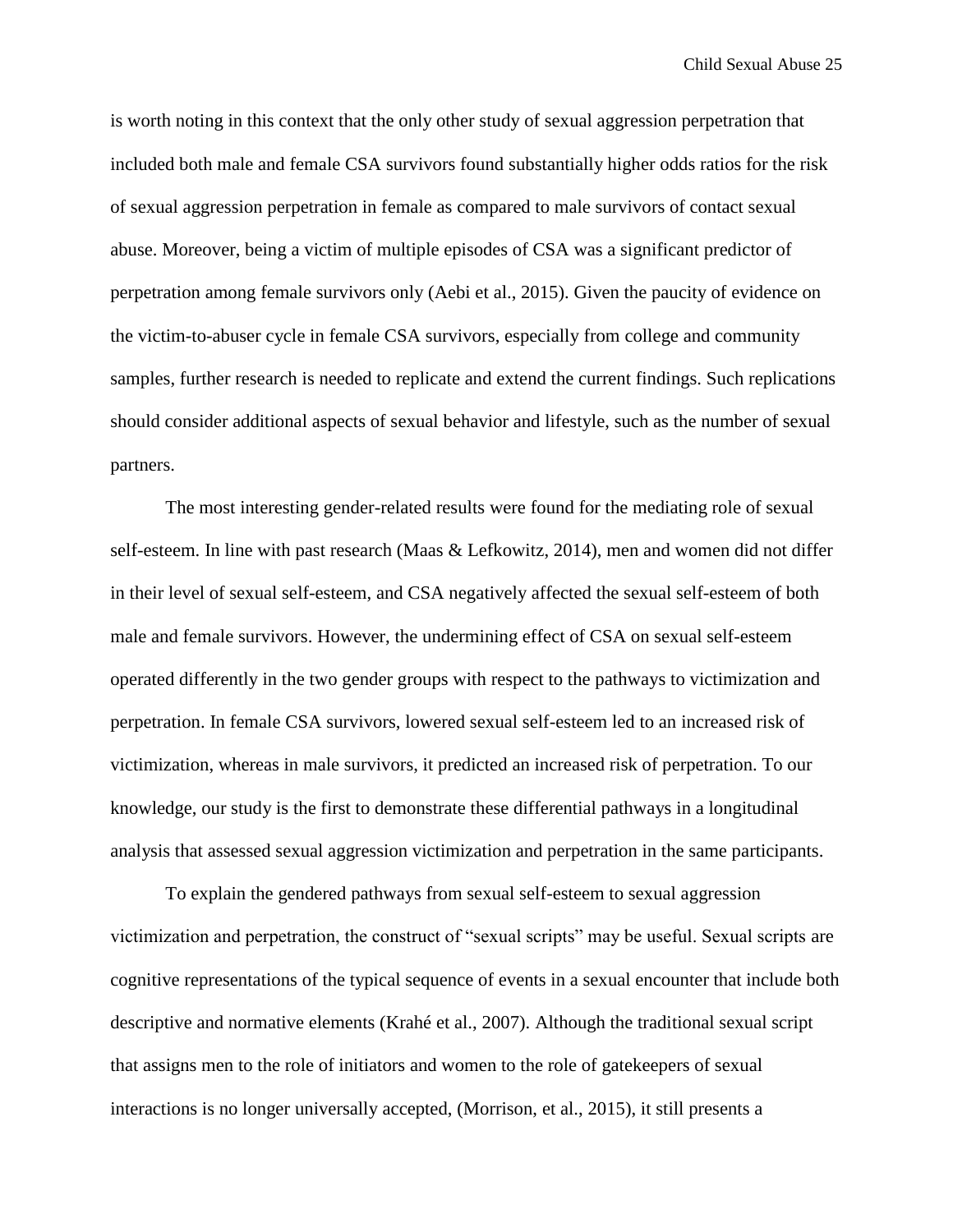normative framework for male and female behavior in sexual situations (Hipp, Bellis, Goodnight, Brennan, Swartout, & Cook, 2015; Kreager, Staff, Gauthier, Lefkowitz, & Feinberg, 2016). As CSA undermines survivors' self-esteem as sexual beings, the two gender groups may fall back on traditional sexual scripts as frameworks providing orientation for their sexual self-concept and behavior. For men, enacting the traditional male script that prescribes overcoming what is seen as a woman's seeming reluctance may enhance their sense of masculinity (Wiederman, 2005). For women, enacting the traditional female script of providing sexual pleasure for men and responding to men's initiation of sexual contact may make them more vulnerable to giving in to unwanted sexual advances. This might explain why lowered sexual self-esteem experienced by survivors of CSA leads to differential risks of revictimization and victim-to-perpetrator patterns in men and women. However, as endorsement of traditional sexual scripts was not assessed in the present study, these theoretical considerations need to be tested in subsequent research.

#### **Strengths, Limitations, and Implications**

We believe that our study has several strengths: It employed a longitudinal design with two data waves 12 months apart that enabled us to examine CSA as a prospective predictor of sexual aggression victimization and perpetration in the first year at college, controlling for perpetration and victimization in adolescence. It included a large sample of more than 2,200 college students in Germany, contributing to the international data base on the association between CSA and subsequent sexual aggression victimization and perpetration. Both men and women were included in the study, and victimization and perpetration were assessed in each gender group.

As a limitation, CSA was measured retrospectively, which means that memories of CSA may have been affected by sexual assault experiences as a victim or perpetrator since the age of 14. However, the retrospective assessment of CSA is widely used in this field of research (e.g.,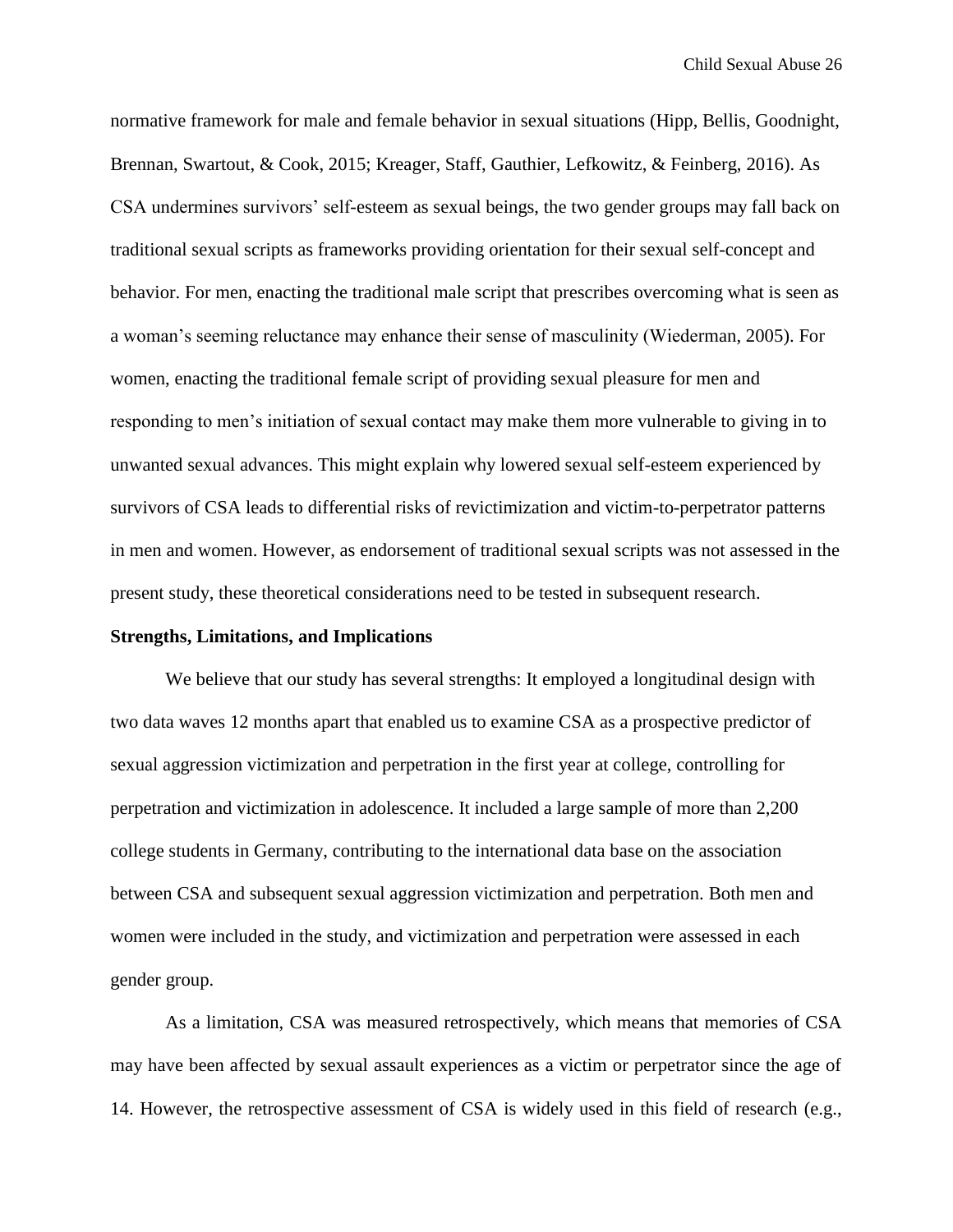Loh & Gidycz, 2006; Swartout, Swartout, & White, 2011), and according to the analysis by Hardt and Rutter (2004), retrospective reports of sexual abuse as an adverse childhood experience can be considered to yield valid information. Moreover, our findings are consistent with evidence from studies including survivors with a documented history of CSA (e.g., Fargo, 2009).

Our study has several implications for future research in the field of CSA and adult sexual aggression as well as for the prevention of revictimization and sexual aggression perpetration as a consequence of CSA. First, our findings join a small body of research showing that male survivors of CSA have a similarly increased risk of later revictimization as female victims, for whom this risk has been widely demonstrated in past research. Second, we demonstrated that the victim-to-perpetrator cycle shown for male survivors also held for female survivors of CSA and was mediated by risky sexual behavior in our analysis. Furthermore, the present findings demonstrate that lowered sexual self-esteem found in both female and male CSA survivors has a differential impact on subsequent pathways to victimization and perpetration in the two gender groups. Low sexual self-esteem in CSA survivors led to sexual aggression victimization in women and to sexual aggression perpetration in men, suggesting that interventions should be tailored to address these differential risks. In combination, these findings point to the need to go beyond the traditional focus on the risk of re-victimization in female and risk of perpetration in male survivors in interventions for victims of CSA and to acknowledge that similar psychological responses to CSA may lead to different threats to survivors' future sexual behavior and wellbeing.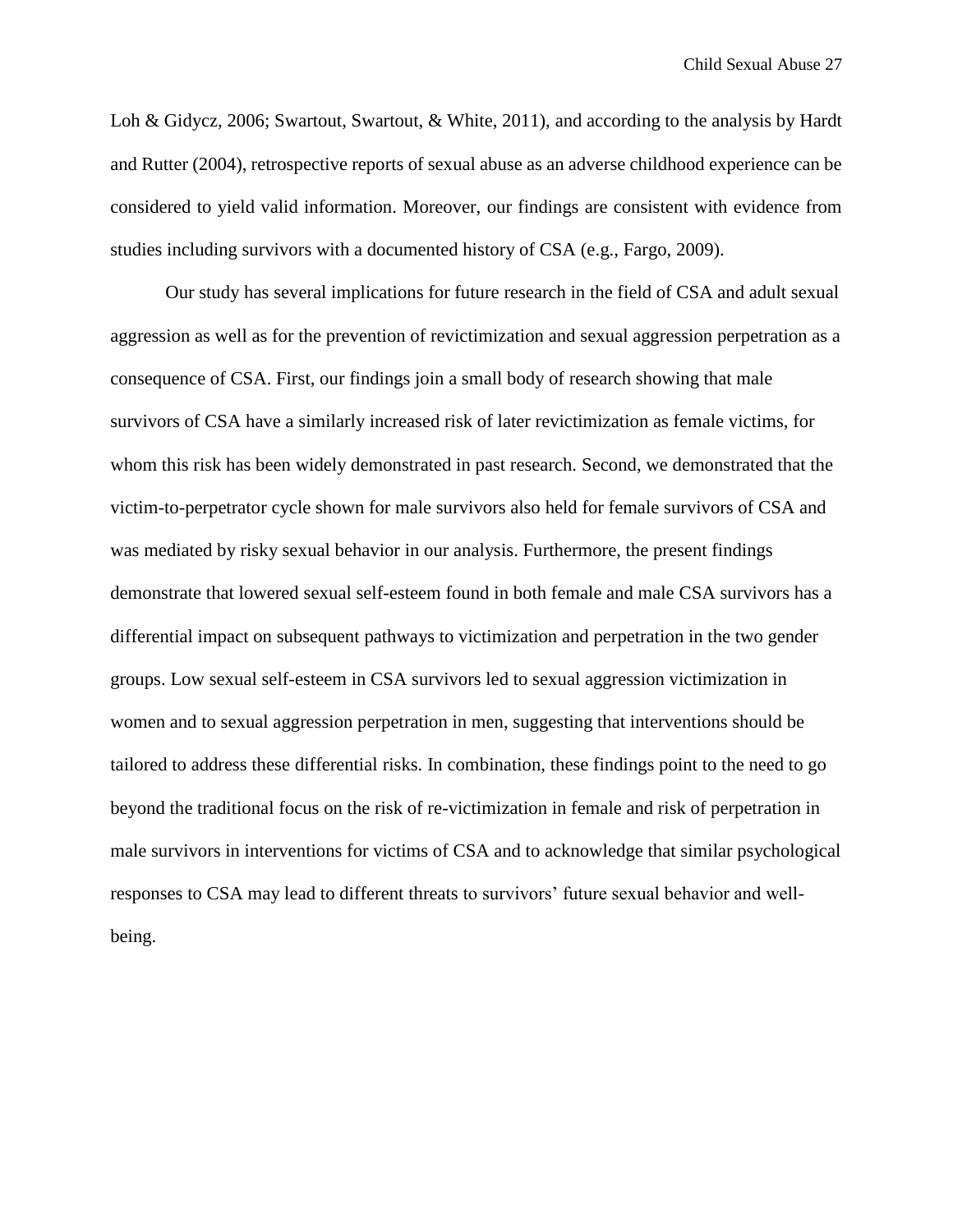#### **References**

- Abbey, A., Parkhill, M. R., BeShears, R., Clinton-Sherood, A. M., & Zawacki, T. (2006). Crosssectional predictors of sexual assault perpetration in a community sample of single African American and Caucasian men. *Aggressive Behavior, 32*, 54-67. doi: 10.1002/ab.20107
- Aebi, M., Landolt, M. A., Mueller-Pfeiffer, C., Schnyder, U., Maier, T., & Mohler-Kuo, M. (2015). Testing the 'sexually abused-abuser hypothesis' in adolescents: A populationbased study. *Archives of Sexual Behavior, 44*, 2189-2199. doi: 10.1007/s10508-014-0440 x
- Aosved, A. C., Long, P. J., & Voller, E. K. (2011). Sexual revictimization and adjustment in college men. *Psychology of Men & Masculinity, 12*, 285-296. doi: 10.1037/a0020828
- Banyard, V. L., Williams, L. M., & Siegel, J. A. (2004). Childhood sexual abuse: A gender perspective on context and consequences. *Child Maltreatment, 9*, 223-238. doi: 10.1177/107755904266914
- Braje, S. E., Eddy, J. M., & Hall, G. N. C. (2016) A comparison of two models of risky sexual behavior during late adolescence. *Archives of Sexual Behavior, 45*, 73-83. doi: 10.1007/s10508-015-0523-3
- Brousseau, M. M., Hébert, M., & Bergeron, S. (2012). Sexual coercion within mixed-sex couples: The roles of sexual motives, revictimization, and reperpetration. *Journal of Sex Research, 49*, 533-546. doi: 10.1080/00224499.2011.574322
- Buzwell, S., & Rosenthal, D. (1996). Constructing a sexual self: Adolescents' sexual selfperceptions and sexual risk-taking. *Journal of Research on Adolescence, 6*, 489-513.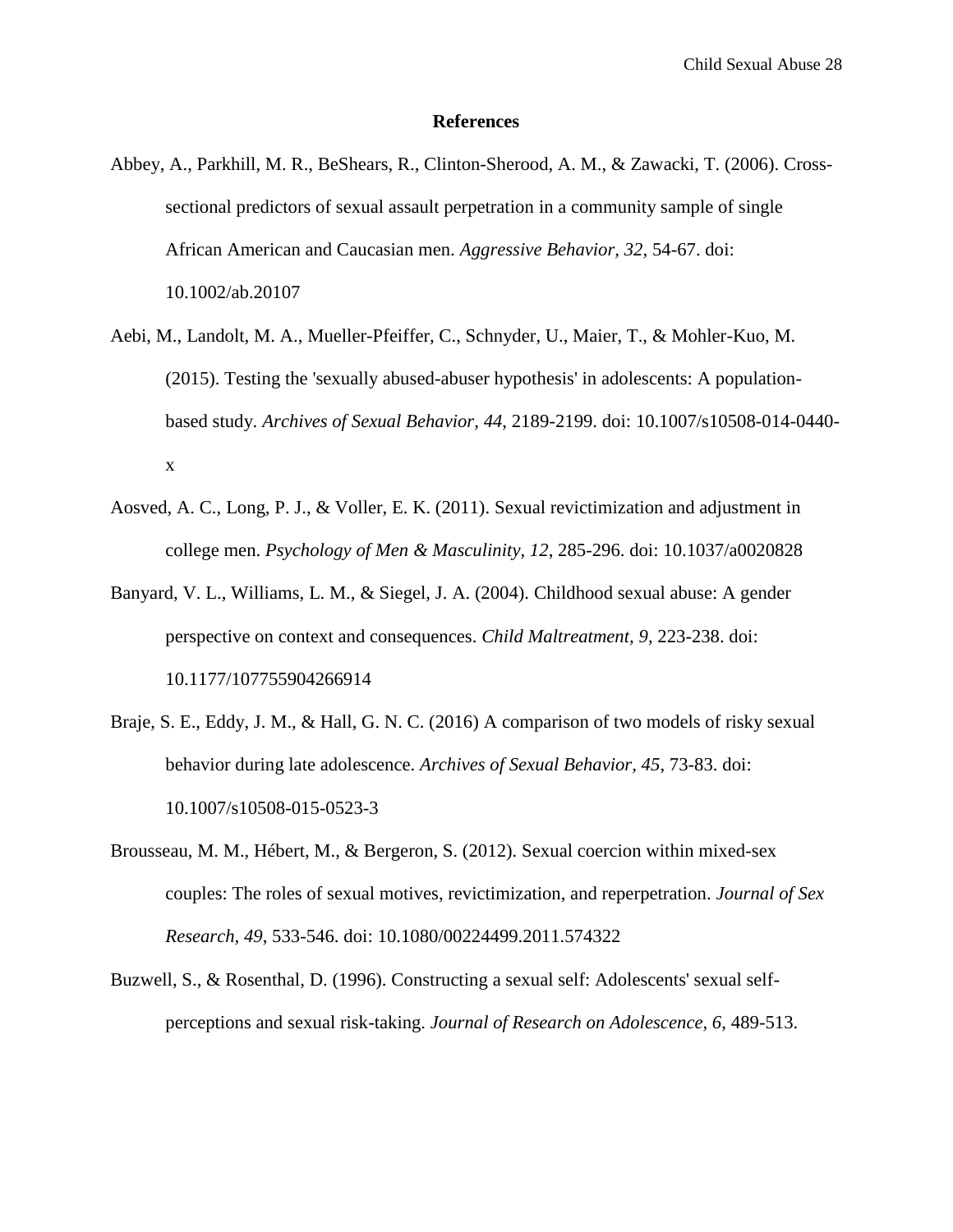- Casey, E. A., Beadnell, B., & Lindhorst, T. P. (2009). Predictors of sexually coercive behavior in a nationally representative sample of adolescent males. *Journal of Interpersonal Violence, 24*, 1129-1147. doi: 10.1177/0886260508322198
- Chan, K. L., Straus, M. A., Brownridge, D. A., Tiwari, A., & Leung, W. C. (2008). Prevalence of dating partner violence and suicidal ideation among male and female university students worldwide. *Journal of Midwifery & Women's Health, 53*, 529-537. doi: 10.1016/j.jmwh.2008.04.016
- Classen, C. C., Palesh, O. G., & Aggarwal, R. (2005). Sexual revictimization: A review of the empirical literature. *Trauma, Violence, & Abuse, 6*, 103–129. doi. 10.1177/1524838005275087
- D'Abreu, L. F. C., & Krahé, B. (2014). Predicting sexual aggression in male college students in Brazil. *Psychology of Men & Masculinity, 15,* 152-162*.* doi: 10.1891/vivi.17.6.639.33725
- D'Abreu, L. C. F., & Krahé, B. (2016). Vulnerability to sexual victimization in female and male college students in Brazil: Cross-sectional and prospective evidence. *Archives of Sexual Behavior, 45*, 1101-1115. doi: 10.1007/s10508-014-0451-7
- Desai, S., Arias, I., Thompson, M. P., & Basile, K. C. (2002). Childhood victimization and subsequent adult revictimization assessed in a nationally representative sample of women and men. *Violence and Victims, 17*, 639–653. doi: 10.1891/vivi.17.6.639.33725
- Deutsch, A. R., Hoffman, L., & Wilcox, B. L. (2014). Sexual self-concept: Testing a hypothetical model for men and women. *Journal of Sex Research, 51*, 932-945. doi: 10.1080/00224499.2013.805315
- Enders, C. K. (2010). *Applied missing data analysis.* New York: Guilford Press.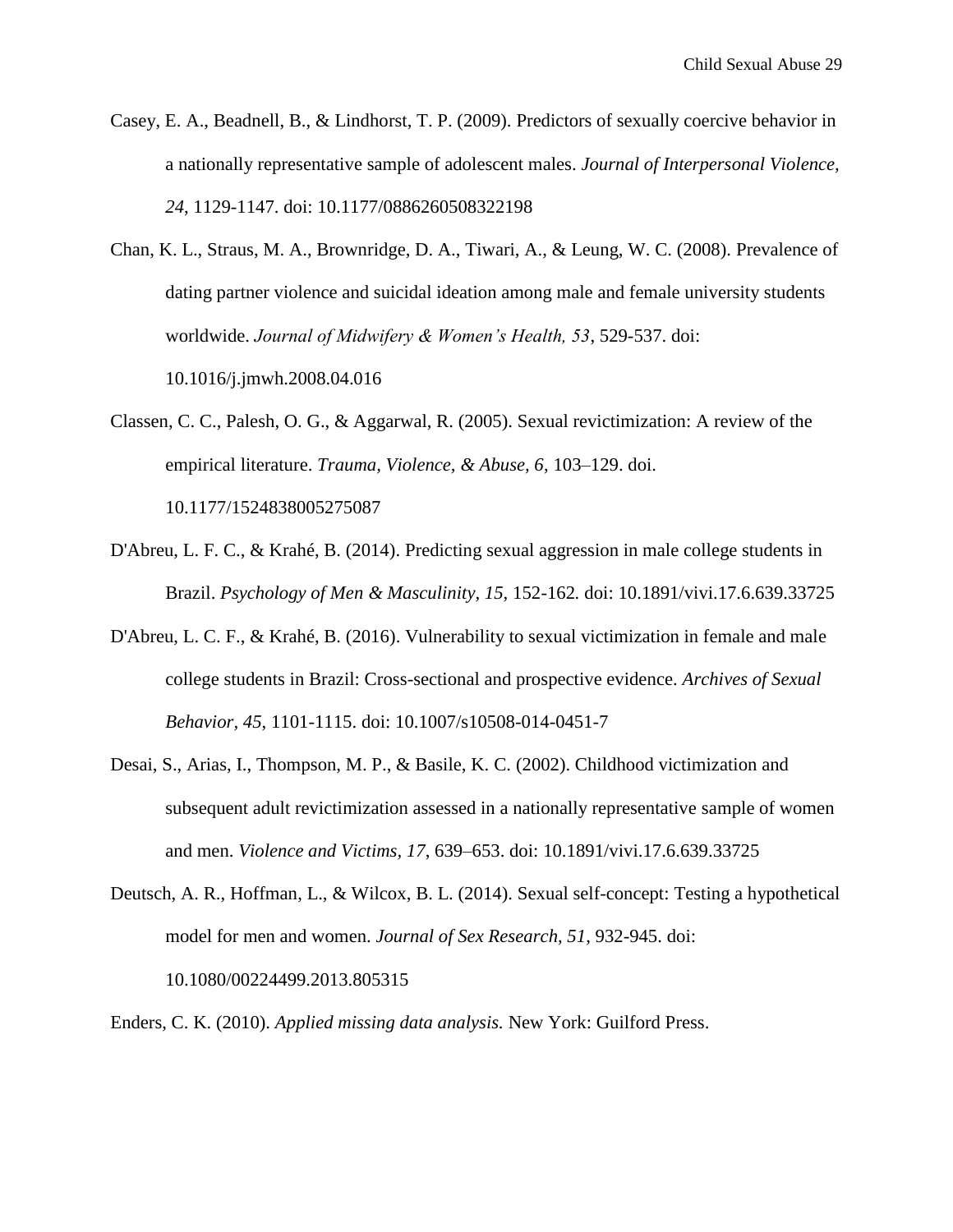Fargo, J. D. (2009). Pathways to adult sexual revictimization: Direct and indirect behavioral risk factors across the lifespan. *Journal of Interpersonal Violence, 24*, 1771-1791. doi: 10.1177/0886260508325489

- Feiring, C., Taska, L., & Lewis, M. (1998). The role of shame and attributional style in children's and adolescents' adaptation to sexual abuse. *Child Maltreatment, 3*, 129-142. doi: 10.1177/1077559598003002007
- Finkelhor, D. (1987). The trauma of child sexual abuse: Two models. *Journal of Interpersonal Violence, 2*, 348-366. doi: 10.1177/088626058700200402
- Flack, W. F., Caron, M. L., Leinen, S. J., Breitenbach, K. G., Barber, A. M., Brown, E. N. ... Stein, H. C. (2008). "The red zone": Temporal risk factors for unwanted sex among college students. *Journal of Interpersonal Violence, 32*, 1177-1196. doi: 10.1177/0886260508314308
- French, B. H., Bi, Y., Latimore, T. G., Klemp, H. R., & Butler, E. E. (2014). Sexual victimization using latent class analysis: Exploring patterns and psycho-behavioral correlates. *Journal of Interpersonal Violence, 29*, 1111-1131. doi: 10.1177/0886260513506052
- Glasser, M., Kolvin, I., Campbell,D., Glasserm A., Leitch, I., & Farrelly, S. (2001). Cycle of child sexual abuse: Links between being a victim and becoming a perpetrator. *The British Journal of Psychiatry, 79*, 482-494. doi: 10.1192/bjp.179.6.482
- Häuser, W., Schmutzer, G., Brähler, E., & Glaesmer, H. (2011). Misshandlungen in Kindheit und Jugend: Ergebnisse einer Umfrage in einer repräsentativen Stichprobe in der deutschen Bevölkerung [Abuse in childhood and adolescence: Findings from a survey with a representative sample of the German population]. *Deutsches Ärzteblatt, 108*, 287-294. doi: 10.3238/arztebl.2011.0287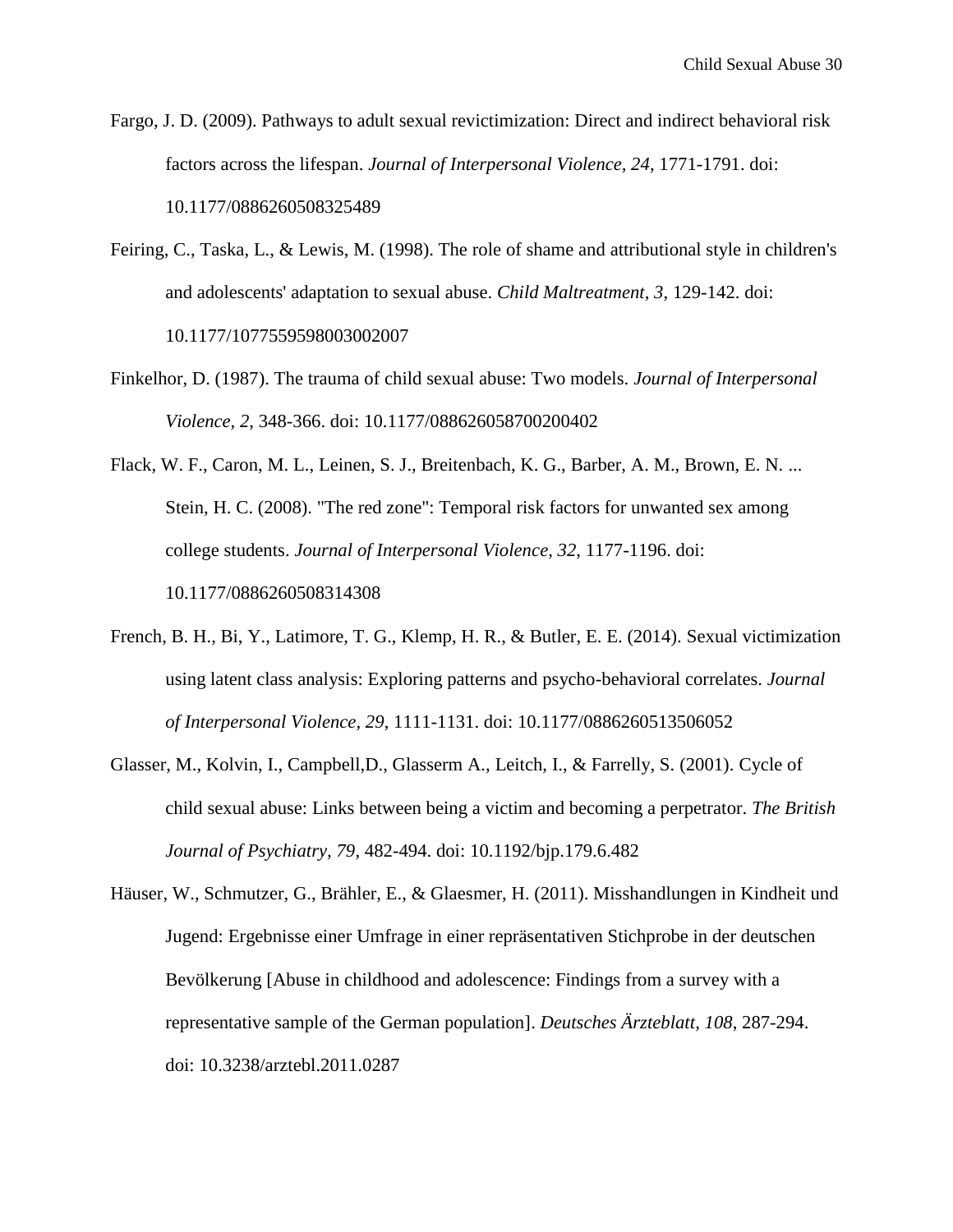- Hardt, J., & Rutter, M. (2004). Validity of adult retrospective reports of adverse childhood experiences: Review of the evidence. *Journal of Child Psychology and Psychiatry, 45*, 260−273. doi: 10.1111/j.1469-7610.2004.00218.x
- Hipp, T. N., Bellis, A. L., Goodnight, B. L., Brennan, C. L., Swartout, K. M., & Cook, S. L. (2015). Justifying sexual assault: Anonymous perpetrators speak out online. *Psychology of Violence*. Advance online publication. doi: [10.1037/a0039998](http://dx.doi.org/10.1037/a0039998)
- Humphrey, J. A., & White, J. W. (2000). Women's vulnerability to sexual assault from adolescence to young adulthood. *Journal of Adolescent Health, 27*, 419-424. doi: 10.1016/S1054-139X(00)00168-3
- Jozkowski, K. N., & Peterson Z. D. (2013). College students and sexual consent: Unique insights. *Journal of Sex Research, 50*, 517-523. doi: [10.1080/00224499.2012.700739](http://dx.doi.org/10.1080/00224499.2012.700739)
- Kelley, E. L., & Gidycz, C. A. (2015). Differential relationships between childhood and adolescent sexual victimization and cognitive-affective sexual appraisals. *Psychology of Violence, 5*, 144-153. doi: [10.1037/a0038854](http://dx.doi.org/10.1037/a0038854)
- Koss, M. P., Abbey, A., Campbell, R., Cook, S., Norris, J., Testa, M., … & White, J. (2007). Revising the SES: A collaborative process to improve assessment of sexual aggression and victimization. *Psychology of Women Quarterly, 31*, 357-370. doi:10.1111/j.1471- 6402.2007.00385.x
- Krahé, B., & Berger, A. (2013). Men and women as perpetrators and victims of sexual aggression in heterosexual and same-sex encounters: A study of first-year college students in Germany. *Aggressive Behavior*, *39,* 391-404. doi: 10.1002/ab.21482.
- Krahé, B., Berger, A., Vanwesenbeeck, I. , Bianchi, G., Chliaoutakis, J., Fernández-Fuertes, A. A. … Zygadło, A. (2015). Prevalence and correlates of young people's sexual aggression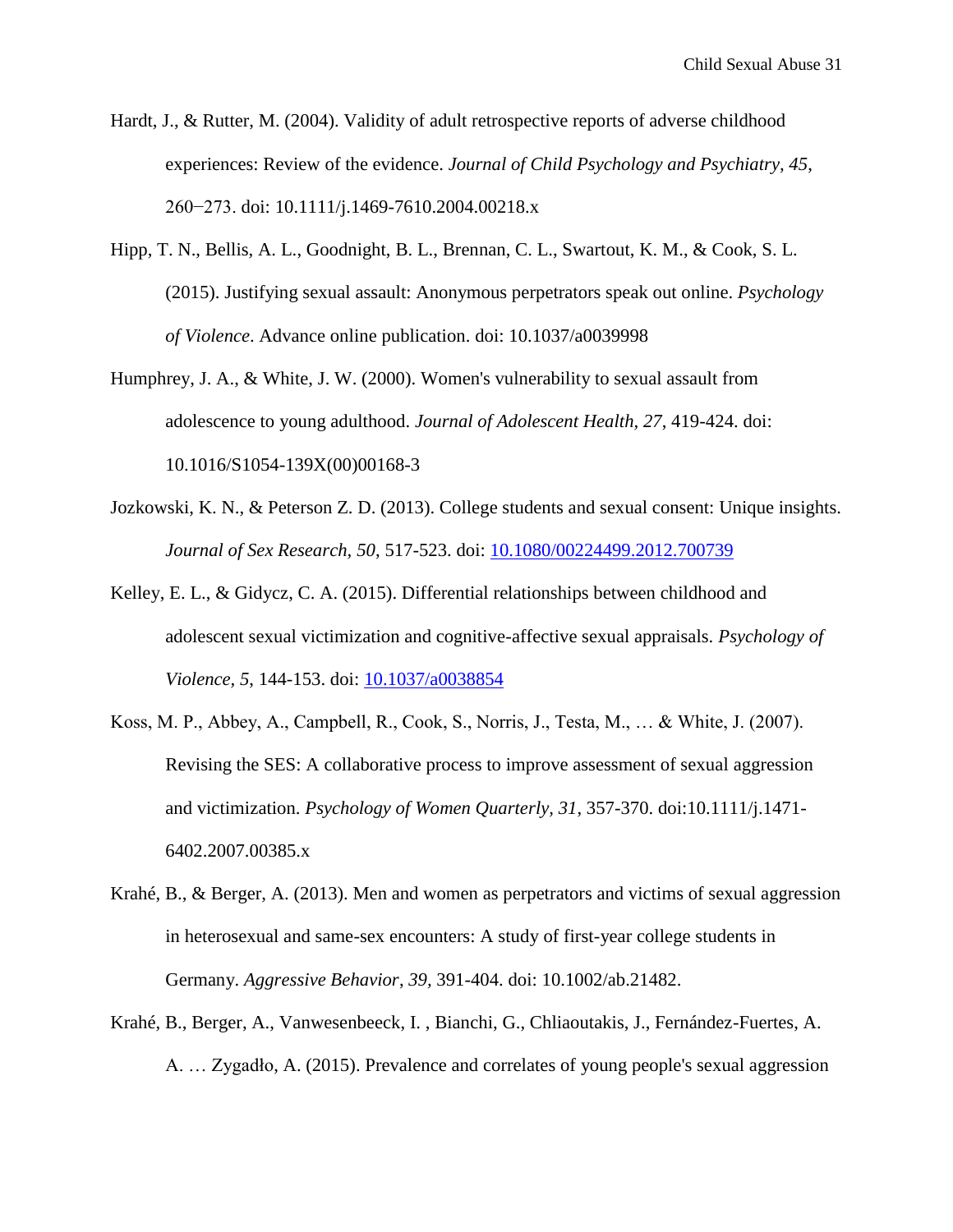perpetration and victimisation in 10 European countries: A multilevel analysis. *Culture, Health & Sexuality, 17*, 682-699. doi: 10.1080/13691058.2014.989265

- Krahé, B., Bieneck, S., & Scheinberger-Olwig, R. (2007). The role of sexual scripts in sexual aggression and victimization. *Archives of Sexual Behavior, 36*, 687–701. doi:10.1007/s10508-006-9131-6
- Krahé, B., de Haas, S., Vanwesenbeeck, I., Bianchi, G., Chliaoutakis, J., Fernández-Fuertes, A. A. … Zygadło, A. (2016). Interpreting survey questions about sexual aggression in crosscultural research: A qualitative study with young adults from nine European countries. *Sexuality & Culture, 20*, 1-23. doi: 10.1007/s12119-015-9321-2
- Kreager, D. A., Staff, J., Gauthier, R., Lefkowitz, E. S., & Feinberg, M. (2016). The double standard at sexual debut: Gender, sexual behavior and adolescent peer acceptance. *Sex Roles*, Apr 6, 2016. doi: 10.1007/s11199-016-0618-x
- Krebs, C., Lindquist, C., Merzofsky, M., Shook-Sa, B., & Peterson, K. (2016). *Campus Climate Survey Validation Study. Final Technical Report*. Retrieved online from: [www.bjs.gov/content/pub/pdf/ccsvsftr.pdf](http://www.bjs.gov/content/pub/pdf/ccsvsftr.pdf)
- Krug, E. G., Dahlberg, L. L., Mercy, J. A., Zwi, A. B., & Lozano, R. (2002). *World report on violence and health.* Geneva: World Health Organization. Retrieved online from: [http://whqlibdoc.who.int/publications/2002/9241545615\\_eng.pdf?ua=1](http://whqlibdoc.who.int/publications/2002/9241545615_eng.pdf?ua=1)
- Lalor, K., & McElvaney, R. (2010). Child sexual abuse, links to later sexual exploitation/highrisk sexual behavior, and prevention/treatment programs. *Trauma, Violence, & Abuse, 11*,159-177. doi: 10.1177/1524838010378299
- Loh, C., & Gidycz, C. (2006). A prospective analysis of the relationship between childhood sexual victimization and perpetration of dating violence and sexual assault in adulthood. *Journal of Interpersonal Violence, 21*, 732-749. doi: 10.1177/0886260506287313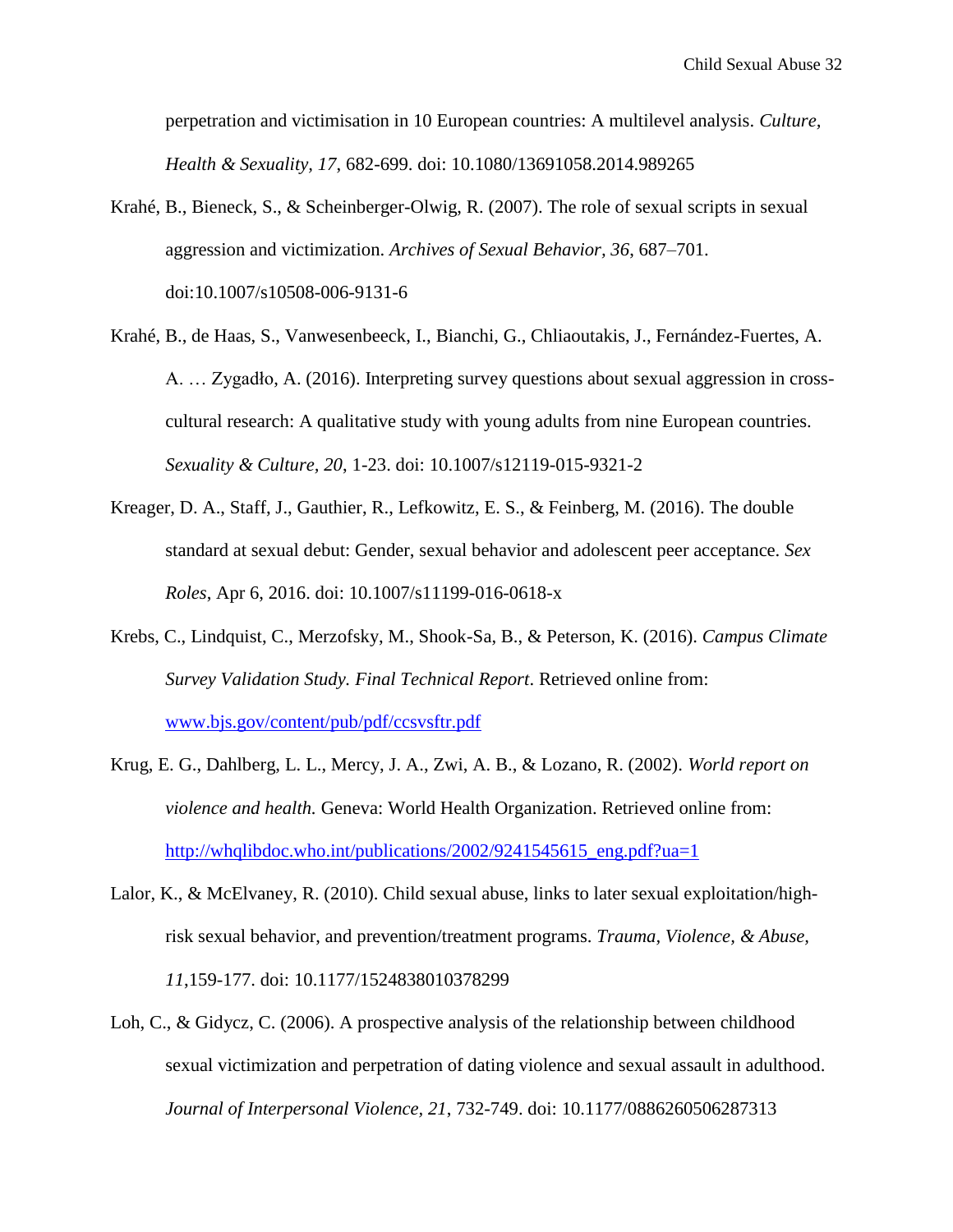- Maas, M. K., & Lefkowitz, E. S. (2014). Sexual esteem in emerging adulthood: Associations with sexual behavior, contraception use, and romantic relationships. *Journal of Sex Research, 52*, 795-806. doi: 10.1080/00224499.2014.945112
- Messman-Moore, T. L., & Long, P. J. (2003). The role of childhood sexual abuse sequelae in the sexual revictimization of women: An empirical review and theoretical reformulation. *Clinical Psychology Review, 23*, 537-571. doi: 10.1016/S0272-7358(02)00203-9
- Morrison, D. M., Masters, N. T., Wells, E. A., Casey, E., Beadnell, B., & Hoppe, M. J. (2015). 'He enjoys giving her pleasure': Diversity and complexity in young men's sexual scripts. *Archives of Sexual Behavior, 44*, 655-668. doi: 10.1007/s10508-014-0354-7
- Muthén, L.K., & Muthén, B.O. (1998-2012). *Mplus User's Guide* (7<sup>th</sup> ed.). Los Angeles, CA: Muthén & Muthén.
- Orcutt, H. K., Cooper, M. L., & Garcia, M. (2005). Use of sexual intercourse to reduce negative affect as a prospective mediator of sexual revictimization. *Journal of Traumatic Stress, 18*, 729–739. doi:10.1002/jts.20081
- Pittenger, S. L., Huit, T. Z., & Hansen., D. J. (2016). Applying ecological systems theory to sexual revictimization of youth: A review with implications for research and practice. *Aggression and Violent Behavior, 26*, 35-45. doi: [10.1016/j.avb.2015.11.005](http://dx.doi.org/10.1016/j.avb.2015.11.005)
- Roodman, A. A., & Clum, G. A. (2001). Revictimization rates and method variance: A metaanalysis. *Clinical Psychology Review, 21*, 183–204. doi: 10.1016/S0272- 7358(99)00045-8.
- Schatzel-Murphy, E. A., Harris, D. A., Knight, R. A., & Milburn, M. A. (2009). Sexual coercion in men and women: Similar behaviors, different predictors. *Archives of Sexual Behavior, 38*, 974-986. doi: 10.1007/s10508-009-9481-y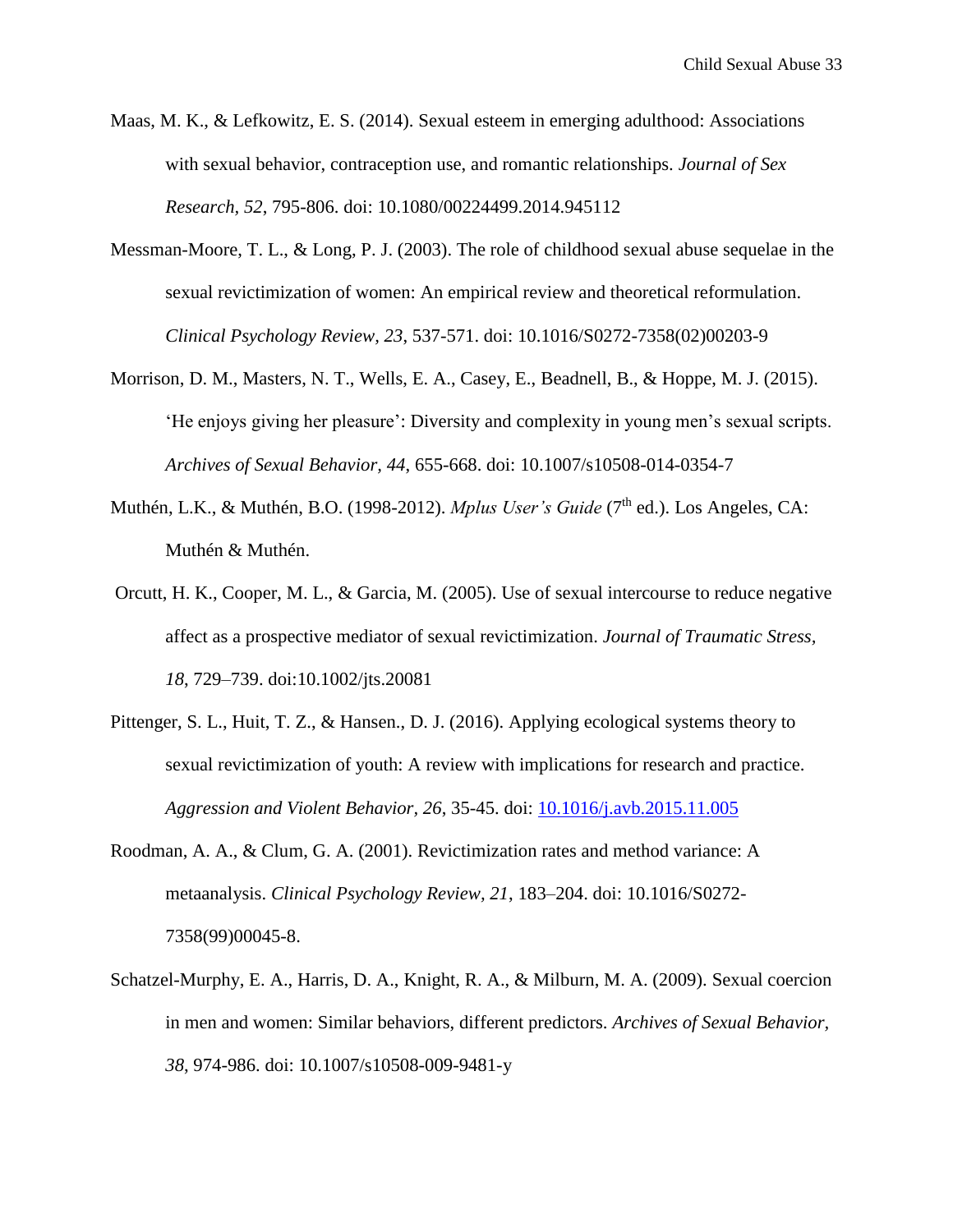- Senn, T., Carey, M., & Vanable, P. (2008). Childhood and adolescent sexual abuse and subsequent sexual risk behavior: Evidence from controlled studies, methodological critique, and suggestions for research. *Clinical Psychology Review, 28*,711–735. doi: 10.1016/j.cpr.2007.10.002
- Stadler, L., Bieneck, S., & Pfeiffer, C. (2012). *Repräsentativbefragung Sexueller Missbrauch 2011* [Representative Survey Sexual Abuse 2011]. Forschungsbericht Nr.118. Kriminologisches Forschungsinstitut Niedersachen. Retrieved online from: [http://kfn.de/wp-content/uploads/Forschungsberichte/FB\\_118.pdf](http://kfn.de/wp-content/uploads/Forschungsberichte/FB_118.pdf)
- Swartout, K. M., Swartout, A. G., & White, J. W. (2011). A person-centered, longitudinal approach to sexual victimization. *Psychology of Violence, 1*, 29-40. doi: 10.1037/a0022069
- Swenson. R., Houck, C. D., Barker, D., Zeanah, P. D., & Brown, L. K. (2012). Prospective analysis of the transition to sexual experience and changes in sexual self-esteem among adolescents attending therapeutic schools. *Journal of Adolescence, 35*, 77-85. doi: 10.1016/j.adolescence.2011.06.002
- Sullivan, C. J., Ousey, G. C., & Wilcox, P. (2016). Similar mechanisms? A comparative longitudinal study of adolescent violence and victimization. *Journal of Interpersonal Violence, 31*, 1367-1392. doi: 10.1177/0886260514567965
- Testa, M., Hoffman, J. H., & Livingston, J. A. (2010). Alcohol and sexual risk behaviors as mediators of the sexual victimization–revictimization relationship. *Journal of Consulting and Clinical Psychology, 78*, 249-259. doi.
- Tharp, A. T., DeGue, S., Valle, L. A., Brookmeyer, K. A., Massetti, G. M., & Matjasko, J. L. (2013). A systematic qualitative review of risk and protective factors for sexual violence perpetration. *Trauma, Violence, & Abuse, 14*, 133-167. doi: 10.1177/1524838012470031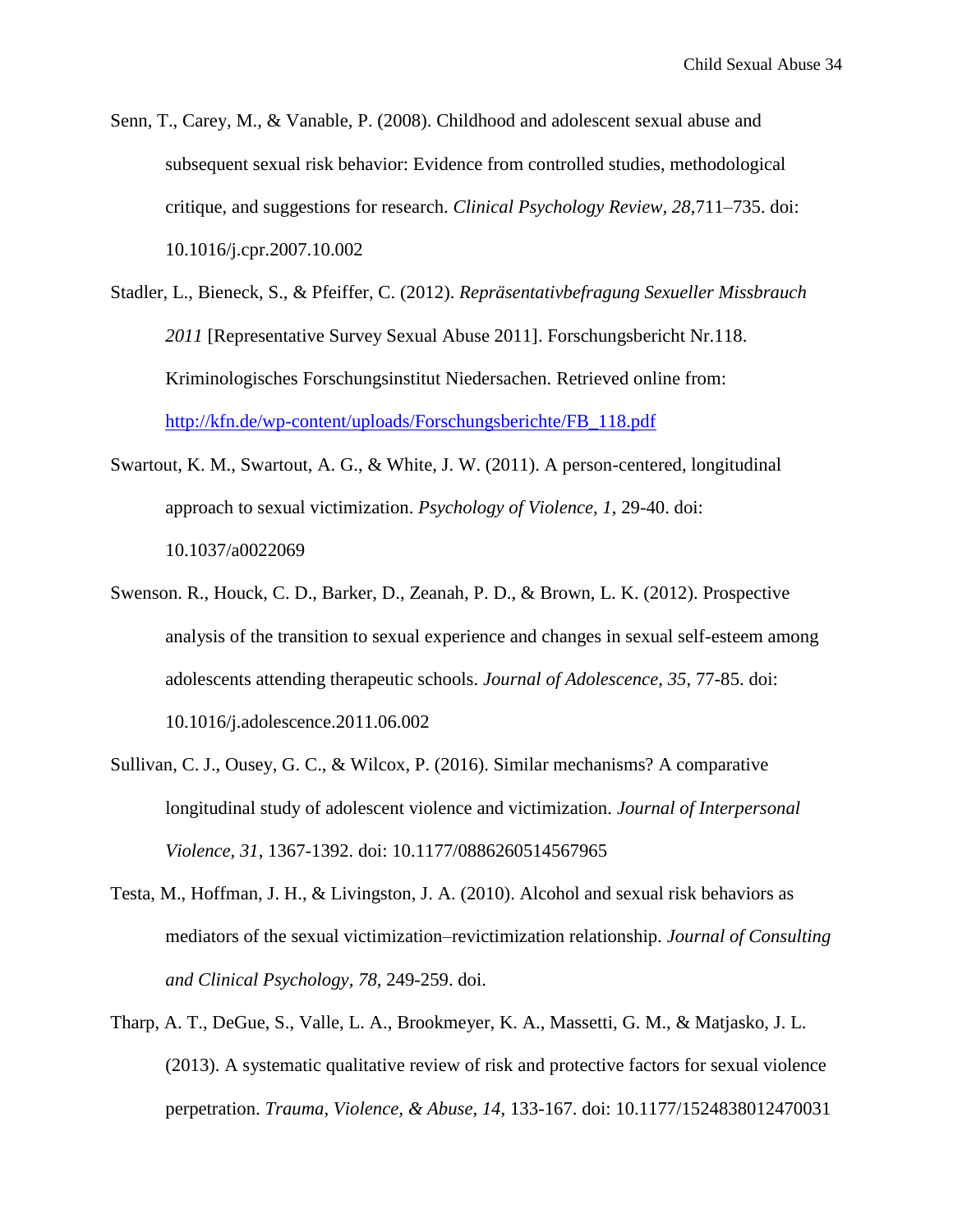- Thomas, T. A., & Fremouw, W. (2009). Moderating variables of the sexual 'victim to offender cycle' in males. *Aggression and Violent Behavior, 14*, 382-387. doi: 10.1016/j.avb.2009.06.006
- Turner, H. A., Finkelhor, D., & Ormrod, R. (2010). The effects of adolescent victimization on self-concept and depressive symptoms. *Child Maltreatment, 15*, 76-90. doi: 10.1177/1077559509349444
- Ullman, S. E., & Filipas, H. H. (2005). Gender differences in social reactions to abuse disclosures, post-abuse coping, and PTSD of child sexual abuse survivors. *Child Abuse & Neglect, 29*, 767-782. doi: 10.1016/j.chiabu.2005.01.005
- Van Bruggen, L. K., Runtz, M. G., & Kadlec, H. (2006). Sexual revictimization: The role of sexual self-esteem and dysfunctional sexual behaviors. *Child Maltreatment, 11*, 131-145. doi: 10.1177/1077559505285780
- Werner, K. B., McCutcheon, V. V., Challa, M., Agrawal, A., Lynskey, M. T., Conroy, E.
	- … Nelson, E. C. (2016). The association between childhood maltreatment, psychopathology, and adult sexual victimization in men and women: Results from three independent samples. *Psychological Medicine, 46*, 563–573. doi:10.1017/S0033291715002056
- Wiederman, M. W. (2005). The gendered nature of sexual scripts.T*he Family Journal, 13*, 496- 502. doi: 10.1177/1066480705278729
- White, J. W., & Smith, P. H. (2004). Sexual assault perpetration and reperpetration: From adolescence to young adulthood. *Criminal Justice and Behavior, 31*, 182-202. doi: 10.1177/0093854803261342
- Zeanah, P. D., & Schwarz, J. C. (1996). Reliability and validity of the Sexual Self-Esteem Inventory for Women. *Assessment, 3*, 1-15.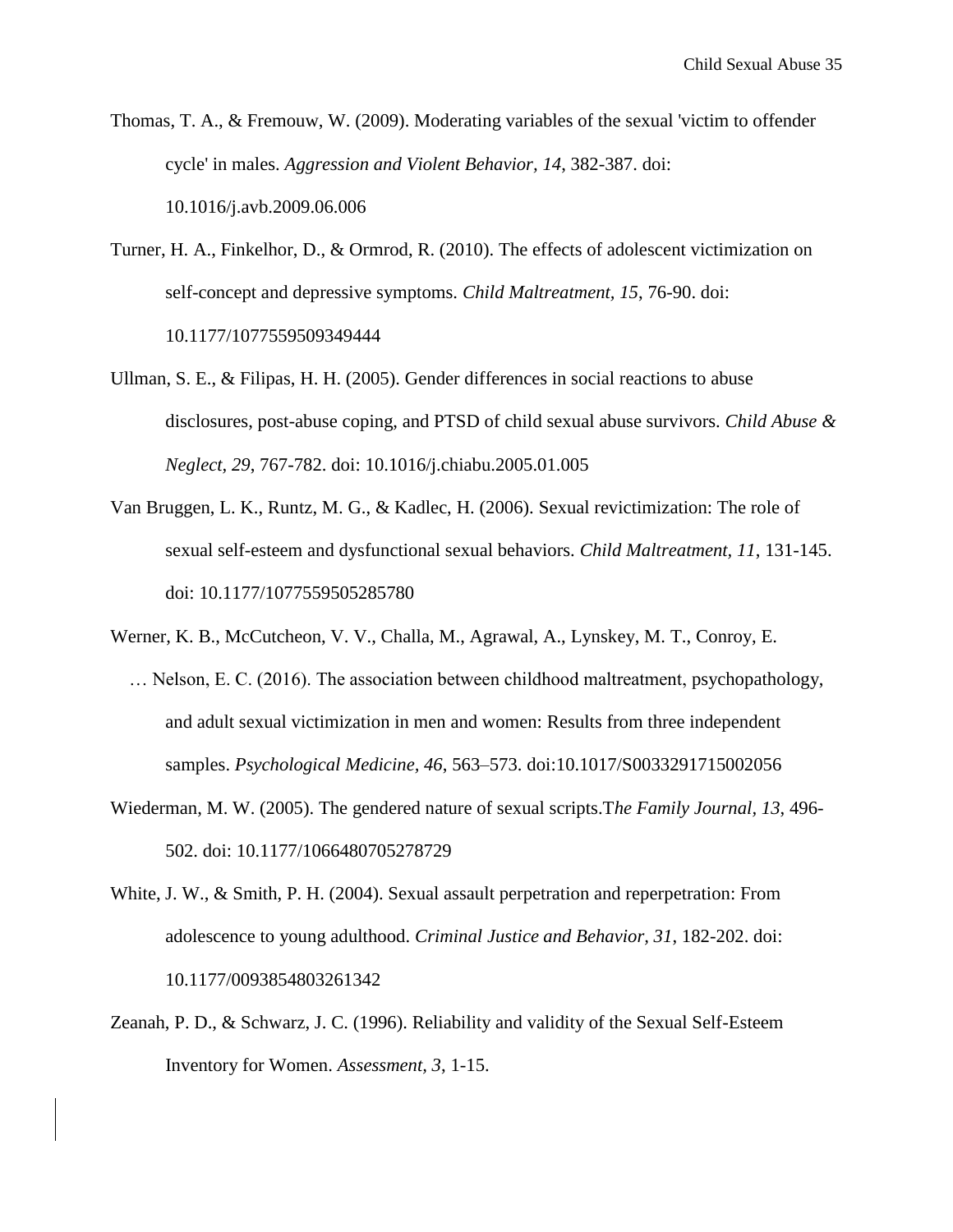# Table 1

*Percentages of Participants Who Reported CSA and Sexual Victimization and Perpetration Since Age 14 (T1) and in the Last Twelve Months (T2)*

|                                                      | Women | Men  |
|------------------------------------------------------|-------|------|
| Child sexual abuse: Total                            | 11.4  | 8.5  |
| Child sexual abuse: Sexual touch                     | 7.1   | 3.9  |
| Child sexual abuse: Attempted penetration            | 2.3   | 1.1  |
| Child sexual abuse: Completed penetration            | 2.0   | 3.5  |
| Sexual victimization since age 14 (T1)               | 29.7  | 15.0 |
| Sexual victimization in the last 12 months (T2)      | 26.4  | 24.7 |
| Sexual aggression perpetration since age 14 (T1)     | 6.2   | 10.4 |
| Sexual aggression perpetration in the last 12 months | 6.5   | 12.3 |
| (T2)                                                 |       |      |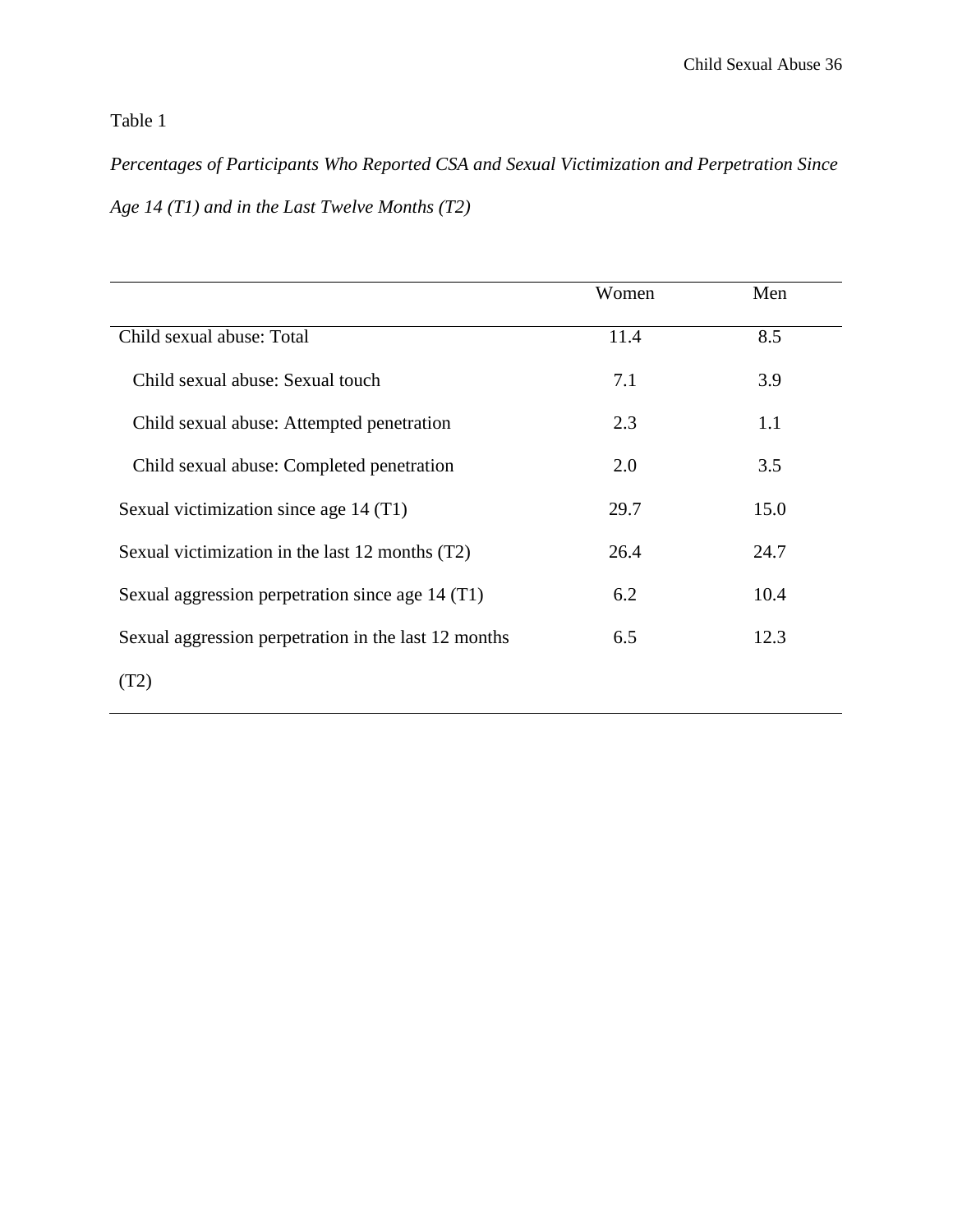Table 2

|  |  |  | <b>Means and Bivariate Correlations</b> |
|--|--|--|-----------------------------------------|
|--|--|--|-----------------------------------------|

| Construct (Range)                 | $\boldsymbol{M}$  | $\boldsymbol{M}$ |           | $\overline{2}$ | 3                        | $\overline{4}$           | 5                        | 6         | $\overline{7}$ | 8        | 9        |
|-----------------------------------|-------------------|------------------|-----------|----------------|--------------------------|--------------------------|--------------------------|-----------|----------------|----------|----------|
|                                   | (SD)              | (SD)             |           |                |                          |                          |                          |           |                |          |          |
|                                   | Men               | Women            |           |                |                          |                          |                          |           |                |          |          |
| 1. Child sex. abuse $(0-3)$       | 0.17              | 0.18             |           | $.24***$       | $.22***$                 | $.25***$                 | .03                      | $-.20***$ | $-.21***$      | $.22***$ | $.18***$ |
|                                   | 0.61              | 0.56             |           |                |                          |                          |                          |           |                |          |          |
| 2. Victimization T1 $(1-6)$       | $1.52^{\rm a}$    | $2.04^b$         | $.18***$  |                | $.21***$                 | .45***                   | $.14***$                 | $-.11***$ | $-13***$       | $.27***$ | $.18***$ |
|                                   | 1.39              | 1.80             |           |                |                          |                          |                          |           |                |          |          |
| 3. Victimization T2 (1-6)         | 1.88              | 1.72             | .04       | $.21***$       | $\overline{\phantom{0}}$ | $.13***$                 | $.35***$                 | $-.05$    | $-.09***$      | $.16***$ | $.24***$ |
|                                   | 1.76              | 01.49            |           |                |                          |                          |                          |           |                |          |          |
| 4. Perpetration T1 1-6)           | 1.36 <sup>a</sup> | $1.20^{b}$       | .09***    | $.24***$       | $.09***$                 | $\overline{\phantom{a}}$ | $.18***$                 | $-.08**$  | $-.09**$       | $.24***$ | $.21***$ |
|                                   | 1.16              | 0.86             |           |                |                          |                          |                          |           |                |          |          |
| 5. Perpetration $T2(1-6)$         | 1.40 <sup>a</sup> | $1.16^{b}$       | .02       | $.09***$       | $.24***$                 | $.10***$                 | $\overline{\phantom{0}}$ | $-.11***$ | $-.03$         | $.09**$  | $.17***$ |
|                                   | 1.22              | 0.74             |           |                |                          |                          |                          |           |                |          |          |
| 6. Sexual self-esteem $T1$ (1-5)  | 3.79              | 3.77             | $-13***$  | $-.17***$      | $-12***$                 | $-.05$                   | .00                      |           | $.69***$       | $-.04$   | $-.09$   |
|                                   | 0.61              | 0.66             |           |                |                          |                          |                          |           |                |          |          |
| 7. Sexual self-esteem $T2(1-5)$   | 3.75              | 3.73             | $-.09***$ | $-18***$       | $-15***$                 | $-.02$                   | $-.02$                   | .73***    | $\overline{a}$ | $-.03$   | $-.06$   |
|                                   | 0.60              | 0.68             |           |                |                          |                          |                          |           |                |          |          |
| 8. Risky sexual behavior T1 (1-5) | 2.13              | 2.16             | $.12***$  | $.30***$       | $.13***$                 | $.10**$                  | $.09**$                  | $-.02$    | .01            |          | $.53***$ |
|                                   | 0.57              | 0.57             |           |                |                          |                          |                          |           |                |          |          |
| 9. Risky sexual behavior T2 (1-5) | 2.04              | 1.99             | $-.01$    | $.18***$       | $.21***$                 | $.10***$                 | $.11***$                 | .02       | $-.00$         | $.52***$ |          |
|                                   | 0.57              | 0.54             |           |                |                          |                          |                          |           |                |          |          |

<sup>a,b</sup> Means differ significantly. \*  $p < .05$ ; \*\*  $p < .01$ ; \*\*\*  $p < .001$ . Correlation coefficients for men ( $n = 920$ ) above the diagonal, coefficients for women ( $n = 1,331$ ) below the diagonal. Coefficients in bold are significantly different between men and women at  $p < .001$ .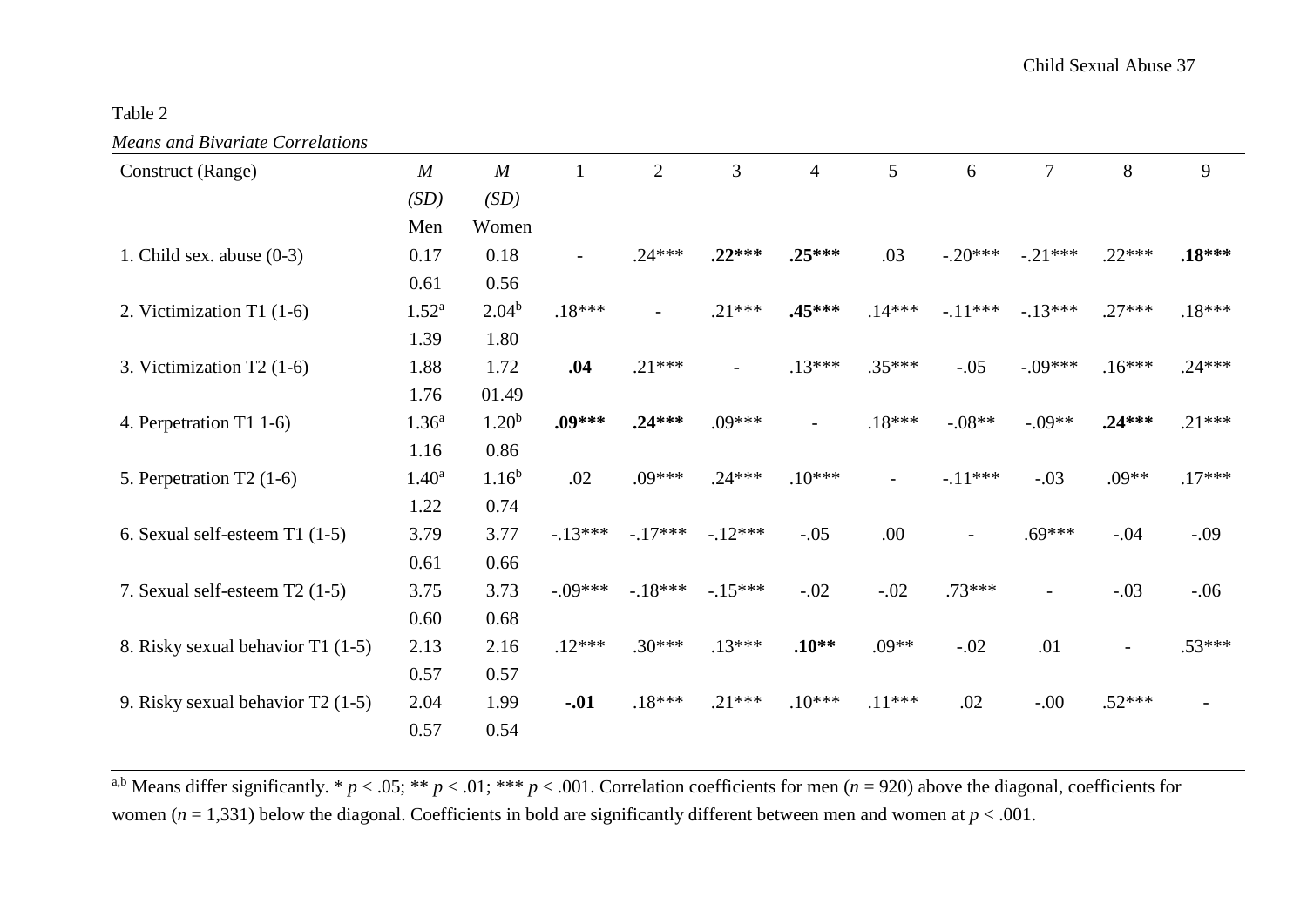# Table 3

# *Indirect Paths from CSA to Sexual Aggression Victimization and Perpetration at T2*

| <b>Indirect Paths</b>                                                  | Men                    | <i>Women</i>            |
|------------------------------------------------------------------------|------------------------|-------------------------|
| $CSA \rightarrow Victimization T1 \rightarrow Victimization T2$        | $.030*(.003; .070)$    | $.028**$ $(.010:.054)$  |
| $CSA \rightarrow$ Sexual self-esteem T1 -> Victimization T2            | $-.002 (-020).017)$    | $.014**$ $(.002; .029)$ |
| $CSA \rightarrow Risky$ sexual behavior $\rightarrow$ Victimization T2 | $.021*(.002; .045)$    | $.010*(.002; .024)$     |
| $CSA \rightarrow Perpetration T1 \rightarrow Perpetration T2$          | $.040**$ $(.001:.085)$ | $.007 (-001; 025)$      |
| $CSA \rightarrow$ Sexual self-esteem T1 -> Perpetration T2             | $.018*(.002; .040)$    | $.000 (-012; 011)$      |
| $CSA \rightarrow Risky$ sexual behavior $\rightarrow$ Perpetration T2  | $.013(-.010:.036)$     | $.009**$ $(.001:.021)$  |

\* *p* < .05 (95% C.I. excludes zero, 10,000 bootstraps); \*\* *p* < .01 (99% C.I. excludes zero).  $C.I.$  in parentheses.  $CSA = Childhood$  sexual abuse.